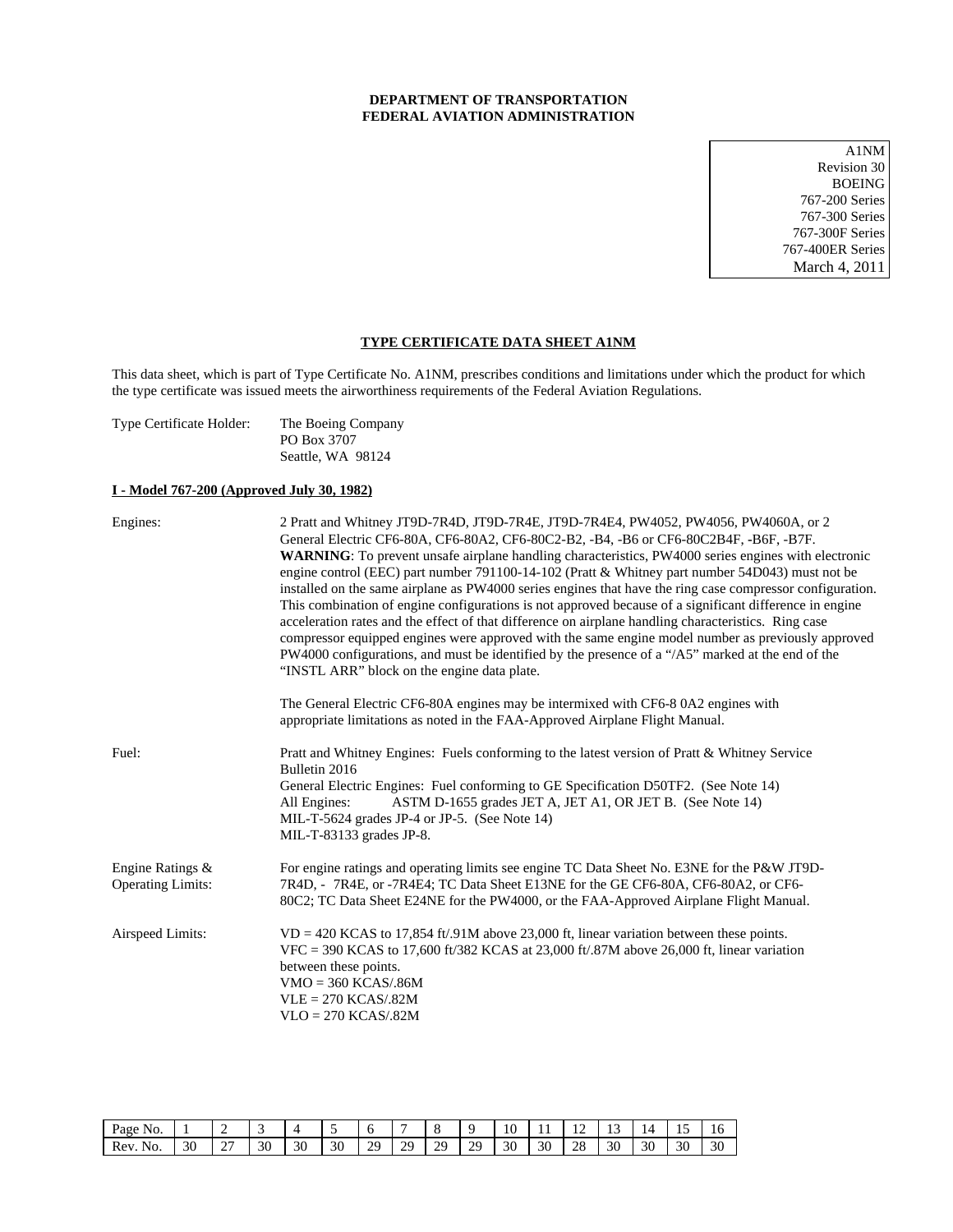# I. Model 767-200 (cont'd):

|                  | For other airspeed limits, see the appropriate FAA-Approved Airplane Flight Manual. |
|------------------|-------------------------------------------------------------------------------------|
| CG Range:        | See the appropriate FAA-Approved Flight Manual.                                     |
| Maximum Weights: | See the appropriate FAA-Approved Flight Manual.                                     |
| <u>Model</u>     | <b>Eligibile Serial Numbers</b>                                                     |
| 767-201          | 23897-23902                                                                         |
| 767-204          | 22980, 22981, 23072, 23250, 23807, 24013, 24239, 24457, 24736, 24757, 25058, 25139  |
| 767-205          | 23057, 23058                                                                        |
| 767-209          | 22681, 22682                                                                        |
| 767-212          | 28525                                                                               |
| 767-216          | 23623, 23624, 24973                                                                 |
| 767-219          | 23326-23328, 24150                                                                  |
| 767-222          | 21862-21880                                                                         |
| 767-223          | 22307-22336, 30256                                                                  |
| 767-224          | 30430-30439                                                                         |
| 767-231          | 22564-22573                                                                         |
| 767-232          | 22213-22227                                                                         |
| 767-233          | 22517-22528, 24142-24145, 24323-24325                                               |
| 767-236          | 30312                                                                               |
| 767-238          | 23304-23306, 23309, 23402, 23403, 23896                                             |
| 767-241          | 23801-23806                                                                         |
| 767-246          | 23212-23214                                                                         |
| 767-258          | 22972-22975                                                                         |
| 767-259          | 24618, 24835                                                                        |
| 767-260          | 23106, 23107, 23916                                                                 |
| 767-266          | 23178-23180                                                                         |
| 767-269          | 23280-23282                                                                         |
| 767-275          | 22683, 22684                                                                        |
| 767-277          | 22692-22696                                                                         |
| 767-281          | 22785-22790, 23016-23022, 23140-23147, 23431-23434                                  |
| 767-283          | 24727, 24728                                                                        |
| 767-284          | 24716, 24742, 24762                                                                 |
| 767-23B          | 23973, 23974                                                                        |
| 767-24Q          | 28270                                                                               |
| 767-25D          | 24733, 24734                                                                        |
| 767-25E          | 27192-27195                                                                         |
| 767-27C          | 27385, 27391, 28016, 28017                                                          |
| 767-27E          | 24832, 24854                                                                        |
| 767-27G          | 25537, 27048, 27049                                                                 |
| 767-2B1          | 25421, 26471                                                                        |
| 767-2B7          | 24764, 24765, 24894, 25225, 25257, 26847                                            |
| 767-2AX          | 33685                                                                               |
| 767-2DX          | 32954                                                                               |
| 767-2EY          | 33686-33689                                                                         |
| 767-2FK          | 33844, 33958, 34433, 35498                                                          |
| 767-2J6          | 23307, 23308, 23744, 23745, 24007, 24157                                            |
| 767-2N0          | 24713, 24867                                                                        |
| 767-2Q4          | 22921-22923                                                                         |
| 767-2Q8          | 24448                                                                               |
| 767-2S1          | 23494                                                                               |
|                  |                                                                                     |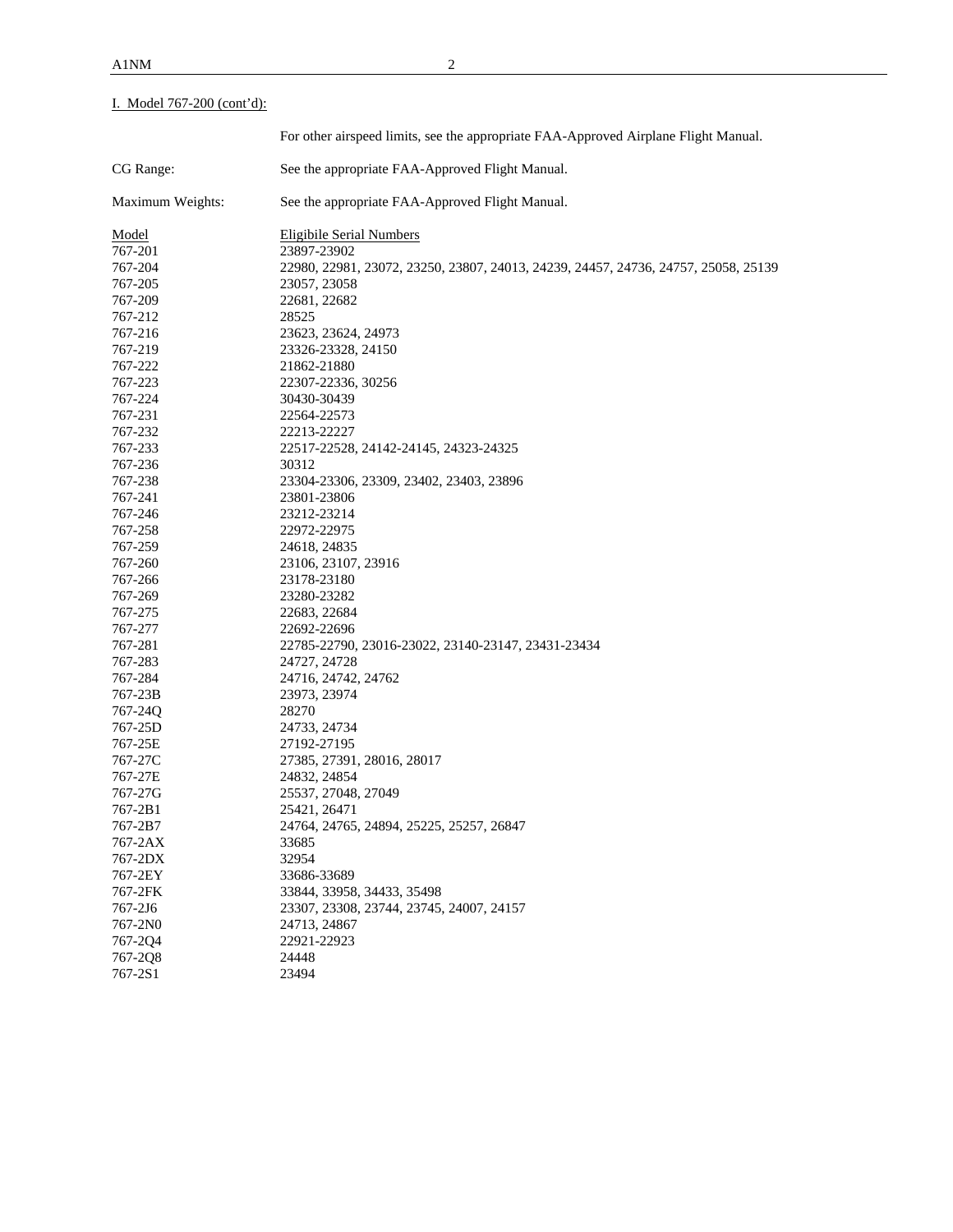## **II - Model 767-300 (Approved September 22, 1986)**

| Engines:                               | 2 Pratt and Whitney JT9D-7R4D, JT9D-7R4E, JT9D-7R4E4, PW4056, PW4060, PW4060C, or PW4062;<br>or 2 General Electric CF6-80A2, or CF6-80C2-B2, -B4, or -B6, or CF6-80C2-B2F, B4F, B6F, or<br>-B7F; or 2 Rolls Royce RB211-524H-36, or RB211-524H-T-36.<br>WARNING: To prevent unsafe airplane handling characteristics, PW4000 series engines with electronic<br>engine control (EEC) part number 791100-14-102 (Pratt & Whitney part number 54D043) must not be<br>installed on the same airplane as PW4000 series engines that have the ring case compressor configuration.<br>This combination of engine configurations is not approved because of a significant difference in engine<br>acceleration rates and the effect of that difference on airplane handling characteristics. Ring case<br>compressor equipped engines were approved with the same engine model number as previously approved<br>PW4000 configurations, and must be identified by the presence of a "/A5" marked at the end of the<br>"INSTL ARR" block on the engine data plate. |
|----------------------------------------|----------------------------------------------------------------------------------------------------------------------------------------------------------------------------------------------------------------------------------------------------------------------------------------------------------------------------------------------------------------------------------------------------------------------------------------------------------------------------------------------------------------------------------------------------------------------------------------------------------------------------------------------------------------------------------------------------------------------------------------------------------------------------------------------------------------------------------------------------------------------------------------------------------------------------------------------------------------------------------------------------------------------------------------------------------|
| Fuel:                                  | Pratt and Whitney Engines: Fuels conforming to the latest version of P&W Service Bulletin 2016<br>General Electric Engines: Fuel conforming to GE Specification D50TF2. (See Note 14)<br>Rolls Royce Engines: See Rolls Royce "Operating Instructions RB211-524H on the Boeing 767-300. (See<br>Note $15$ )<br>All Engines: ASTM D-1655 grades JET A, JET A1, OR JET B. (See Note 14, 15)<br>MIL-T-5624 grades JP-4 or JP-5. (See Note 14, 15)<br>MIL-T-83133 grades JP-8.                                                                                                                                                                                                                                                                                                                                                                                                                                                                                                                                                                               |
| Engine Ratings &                       |                                                                                                                                                                                                                                                                                                                                                                                                                                                                                                                                                                                                                                                                                                                                                                                                                                                                                                                                                                                                                                                          |
| <b>Operating Limits:</b>               | For engine ratings and operating limits see engine TC Data Sheet No. E3NE for the P&W JT9D-<br>7R4D, -7R4E, or -7R4E4; TC Data Sheet E13NE for the GE CF6-80A2, or CF6-80C2; TC Data<br>Sheet E24NE for the PW4000, TC Data Sheet E30NE for the Rolls Royce RB211-524H-36, or RB211-<br>524H-T-36; or the FAA-Approved Airplane Flight Manual.                                                                                                                                                                                                                                                                                                                                                                                                                                                                                                                                                                                                                                                                                                           |
| Airspeed Limits:                       | $VD = 420$ KCAS to 17,854 ft/.91M above 23,000 ft, linear variation between these points.<br>VFC = 390 KCAS to 17,600 ft/382 KCAS at 23,000 ft/.87M above 26,0 ft, linear variation<br>between these points.<br>$VMO = 360 KCAS/0.86M$<br>$VLE = 270 KCAS/.82M$<br>$VLO = 270 KCAS/0.82M$<br>For other airspeed limits, see the appropriate FAA-Approved Airplane Flight Manual.                                                                                                                                                                                                                                                                                                                                                                                                                                                                                                                                                                                                                                                                         |
| CG Range:                              | See the appropriate FAA-Approved Flight Manual.                                                                                                                                                                                                                                                                                                                                                                                                                                                                                                                                                                                                                                                                                                                                                                                                                                                                                                                                                                                                          |
| Maximum Weights:                       | See the appropriate FAA-Approved Flight Manual.                                                                                                                                                                                                                                                                                                                                                                                                                                                                                                                                                                                                                                                                                                                                                                                                                                                                                                                                                                                                          |
| Model<br>767-304<br>767-306<br>767-316 | <b>Eligible Serial Numbers</b><br>28039-28042, 28208, 28883, 28979, 29137, 29138, 29384<br>26263, 27610-27612, 27614, 27957-27960, 28098, 28884, 30393<br>26327, 26329, 27597, 27613, 27615, 29227-29229, 34626, 34628, 34629, 35229-35231, 35696-35698,<br>36710-36712, 37802                                                                                                                                                                                                                                                                                                                                                                                                                                                                                                                                                                                                                                                                                                                                                                           |
| 767-319                                | 24875, 24876, 26264, 26912, 26913, 26915, 26971, 28745, 29388, 30586                                                                                                                                                                                                                                                                                                                                                                                                                                                                                                                                                                                                                                                                                                                                                                                                                                                                                                                                                                                     |
| 767-322                                | 25091-25094, 25280, 25283-25287, 25389-25394, 27112-27115, 27158-27160, 29236-29243, 30024-<br>30029                                                                                                                                                                                                                                                                                                                                                                                                                                                                                                                                                                                                                                                                                                                                                                                                                                                                                                                                                     |
| 767-323                                | 24032-24046, 25193-25202, 25445-25451, 26995, 26996, 27059, 27060, 27184, 27448-27451<br>29429-29432, 29603-29606, 33081-33089                                                                                                                                                                                                                                                                                                                                                                                                                                                                                                                                                                                                                                                                                                                                                                                                                                                                                                                           |
| 767-324                                | 27392-27394, 27568, 27569                                                                                                                                                                                                                                                                                                                                                                                                                                                                                                                                                                                                                                                                                                                                                                                                                                                                                                                                                                                                                                |
| 767-328                                | 27135, 27136, 27212, 27427, 27428                                                                                                                                                                                                                                                                                                                                                                                                                                                                                                                                                                                                                                                                                                                                                                                                                                                                                                                                                                                                                        |
| 767-330                                | 25137, 25208, 25209, 26983-26988, 26991, 26992                                                                                                                                                                                                                                                                                                                                                                                                                                                                                                                                                                                                                                                                                                                                                                                                                                                                                                                                                                                                           |
| 767-332                                | 23275-23279, 23435-23438, 24075-24080, 24759, 24775, 24800, 24802, 24803, 24852, 24981,<br>24982, 25061, 25122, 25123, 25143-25146, 25306, 25409, 25984-25991, 27110, 27111,<br>27582-27584, 27961, 27962, 28447-28458, 29689-29698, 30180, 30198, 30199,<br>30388, 30573-30575, 30594 30597, 32776                                                                                                                                                                                                                                                                                                                                                                                                                                                                                                                                                                                                                                                                                                                                                      |
| 767-333                                | 25583-25588, 30846, 30850-30852                                                                                                                                                                                                                                                                                                                                                                                                                                                                                                                                                                                                                                                                                                                                                                                                                                                                                                                                                                                                                          |
| 767-336                                | 24333-24343, 25203, 25204, 25442-25444, 25732, 25733, 25826, 25828, 25829, 25831, 25832,<br>25834, 27140, 29230-29232                                                                                                                                                                                                                                                                                                                                                                                                                                                                                                                                                                                                                                                                                                                                                                                                                                                                                                                                    |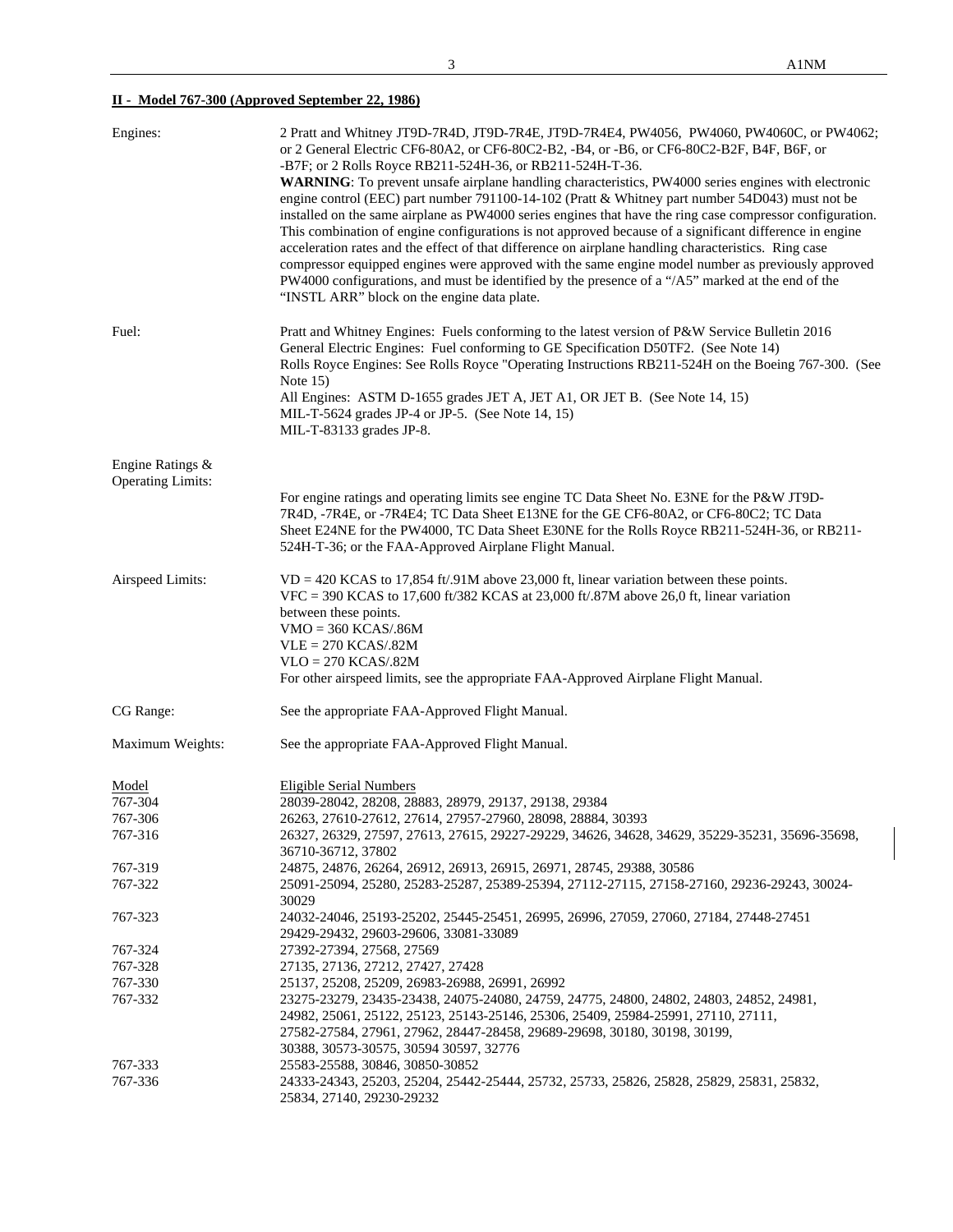| II - Model 767-300 (cont'd) |                                                                                                  |
|-----------------------------|--------------------------------------------------------------------------------------------------|
| 767-338                     | 24146, 24316, 24317, 24407, 24531, 24853, 24929, 24930, 25246, 25274, 25316, 25363,              |
|                             | 25575-25577, 28153, 28154, 28724, 28725, 29117, 29118, 30186                                     |
| 767-341                     | 24752, 24753, 24843, 24844, 30341, 30342                                                         |
| 767-343                     | 30008, 30009                                                                                     |
| 767-346                     | 23215-23217, 23645, 23961-23966, 24498, 24782, 24783, 27311-27313, 27658, 27659, 28553, 28837,   |
|                             | 28838, 29863, 32886-32888, 33493-33497, 33845-33851, 35813-35815, 36131, 37547-37550,<br>40363-  |
|                             | 40366                                                                                            |
| 767-352                     | 26261, 26262                                                                                     |
| 767-360                     | 33767-33769                                                                                      |
| 767-366                     | 24541, 24542                                                                                     |
| 767-375                     | 24082-24087, 24306, 24307, 24574, 24575, 25120, 25121, 25864, 25865, 30108, 30112                |
| 767-381                     | 23756-23759, 24002-24006, 24350, 24351, 24400, 24415-24417, 24632, 24755, 24756, 24880, 25055,   |
|                             | 25136, 25293, 25616-25619, 25654-25662, 27050, 27339, 27444, 27445, 27942, 27943, 27944, 32972-  |
|                             | 32980, 33506-33508, 35876, 35877, 37719, 37720, 40564-40567                                      |
| 767-383                     | 24318, 24357, 24358, 24475-24477, 24729, 24846-24849, 25088, 25365, 26544                        |
| 767-31A                     | 24428, 24429, 25273, 25312, 26469, 26470, 27619                                                  |
| 767-31B                     | 25170, 26259, 26265                                                                              |
| 767-31K                     | 27205, 27206, 28865                                                                              |
| 767-32K                     | 33968                                                                                            |
| 767-32L                     | 40342                                                                                            |
| 767-33A                     | 25346, 25403, 25530-25536, 27189, 27310, 27376, 27377, 27468, 27476, 27477, 27908, 27909, 27918, |
|                             | 28043, 28138-28141, 28147, 28159, 28495, 33421-33425                                             |
| 767-33P                     | 28370, 28392, 33078, 35796                                                                       |
| 767-34P                     | 33047-33049                                                                                      |
| 767-35D                     | 24865, 27902, 28656                                                                              |
| 767-35E                     | 26063, 26064                                                                                     |
| 767-35H                     | 26387-26389                                                                                      |
| 767-36D                     | 27309, 27684, 27685, 27941, 35155, 35156                                                         |
| 767-36N                     | 29898, 30107, 30109-30111, 30115, 30841, 30843, 30847, 30853, 30854                              |
| 767-37D                     | 26328                                                                                            |
| 767-37E                     | 25077                                                                                            |
| 767-38A                     | 29617, 29618                                                                                     |
| 767-38E                     | 24797, 24798, 25132, 25347, 25404, 25757-25760, 25762, 25763, 29129, 30840                       |
| 767-39H                     | 26256, 26257                                                                                     |
| 767-3BG                     | 30564-30566                                                                                      |
| 767-3D6                     | 24766-24768                                                                                      |
| 767-3G5                     | 24257-24259, 28111, 29435                                                                        |
| 767-3J6                     | 25875-25878                                                                                      |
| 767-3P6                     | 23764, 24349, 24484, 24485, 24495, 24496, 24983-24985, 25241, 25269, 25354, 26233-26238,         |
|                             | 27254, 27255                                                                                     |
| 767-3Q8                     | 24745, 24746, 27600, 27616-27618, 27686, 27993, 28132, 28206, 28207, 29390, 29383, 29386, 29387, |
|                             | 30048, 30301                                                                                     |
| 767-3S1                     | 25221, 26608                                                                                     |
| 767-3T7                     | 25076, 25117                                                                                     |
| 767-3W0                     | 28148, 28149, 28264                                                                              |
| 767-3X2                     | 26260                                                                                            |
| 767-3Y0                     | 24947, 24948, 24952, 24953, 24999, 25000, 25411, 26200, 26204-26208                              |
| 767-3Z9                     | 23765, 24628, 26417, 27095, 29867, 30331, 30383                                                  |
| 767-3BG                     | 30563                                                                                            |
| 767-3CB                     | 33466-33469                                                                                      |
|                             |                                                                                                  |
|                             | III - Model 767-300F (Freighter) (Approved October 12, 1995)                                     |

| Engines: | 2 General Electric CF6-80C2B6F or B7F     |                                                                                                                                                       |  |
|----------|-------------------------------------------|-------------------------------------------------------------------------------------------------------------------------------------------------------|--|
| Fuel:    | General Electric Engines:<br>All Engines: | Fuel conforming to GE Specification D50TF2<br>ASTM D-1655 grades JET A, JET A1, or JET B<br>MIL-T-5624 grades JP-4 or JP-5<br>MIL-T-83133 grades JP-8 |  |

Engine Ratings &

For engine ratings and operating limits see engine TC Data Sheet E13NE for the GE CF6-80C2.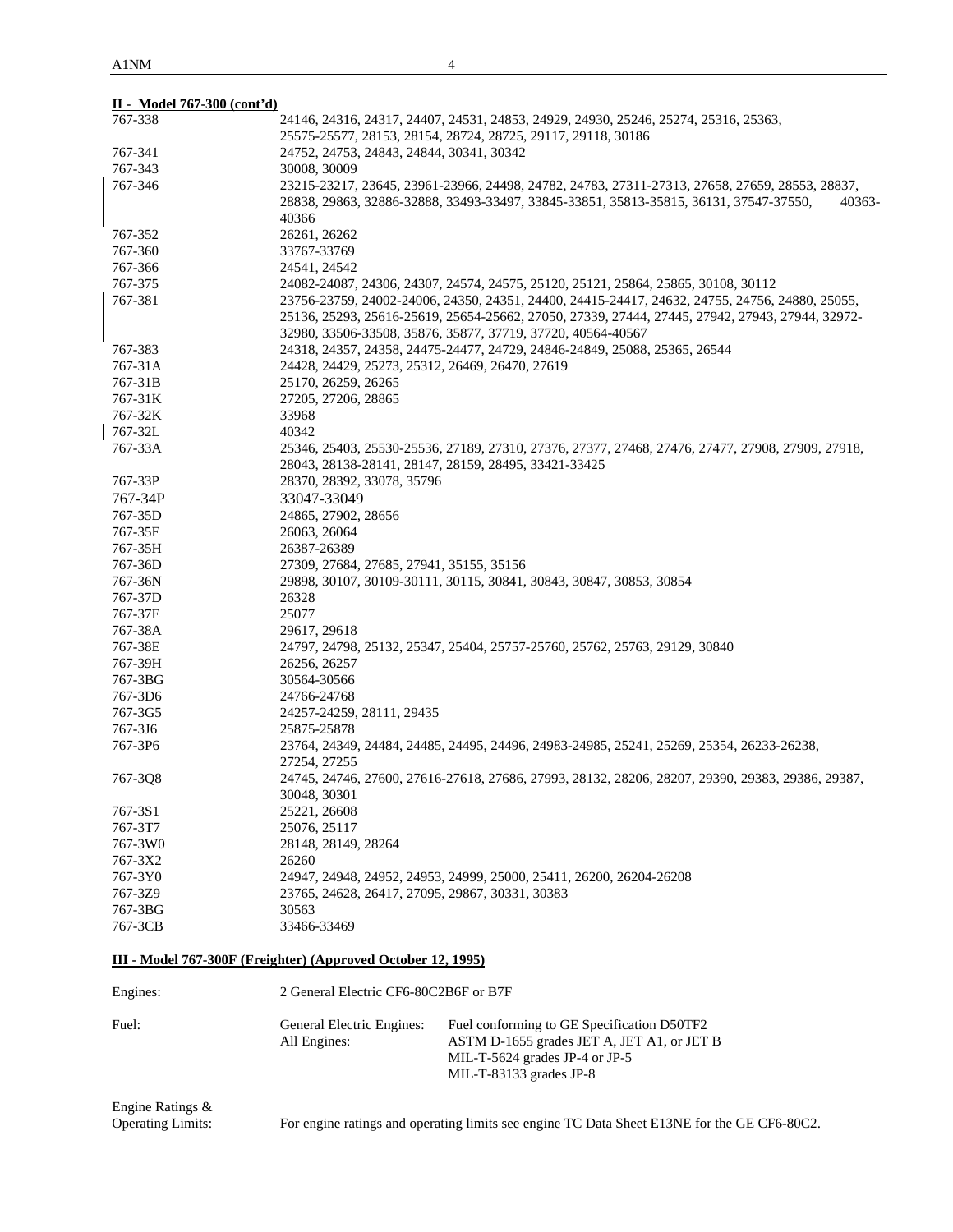# **III - Model 767-300F (Freighter) cont'd:**

| <u>111 - Model 707-5001 (Freighter)</u> com u.<br>Airspeed Limits:            | $VD = 420$ KCAS to 17,854 ft/.91M above 23,000 ft, linear variation between these points<br>VFC = 390 KCAS to 17,600 ft/.382 KCAS at 23,000 ft/.87M above 26,0 ft, linear variation<br>between these points<br>$VMO = 360 KCAS/.86M$<br>$VLE = 270 KCAS/0.82M$<br>$VLO = 270 KCAS/.82M$<br>For other airspeed limits, see the appropriate FAA-Approved Airplane Flight Manual.                                                                                                                                                                      |  |  |  |  |
|-------------------------------------------------------------------------------|-----------------------------------------------------------------------------------------------------------------------------------------------------------------------------------------------------------------------------------------------------------------------------------------------------------------------------------------------------------------------------------------------------------------------------------------------------------------------------------------------------------------------------------------------------|--|--|--|--|
| CG Range:                                                                     | See the appropriate FAA-Approved Airplane Flight Manual.                                                                                                                                                                                                                                                                                                                                                                                                                                                                                            |  |  |  |  |
| Maximum Weights:                                                              | See the appropriate FAA-Approved Airplane Flight Manual.                                                                                                                                                                                                                                                                                                                                                                                                                                                                                            |  |  |  |  |
| Model<br>767-34AF<br>767-38EF<br>767-316F<br>767-346F<br>767-381F<br>767-3JHF | <b>Eligible Serial Numbers</b><br>27239-27243, 27740-27764, 32843, 32844, 37856-37861, 37944<br>25756, 25761, 29129<br>29881, 30780, 30842, 32572, 32573, 34245, 34246, 34627, 37800, 37801<br>35816, 35817, 35818<br>33404, 33509, 33510, 35709<br>37805-37807                                                                                                                                                                                                                                                                                     |  |  |  |  |
|                                                                               | IV-Model 767-400ER (Approved July 20, 2000)                                                                                                                                                                                                                                                                                                                                                                                                                                                                                                         |  |  |  |  |
| Engines:                                                                      | 2 General Electric CF6-80C2B8F                                                                                                                                                                                                                                                                                                                                                                                                                                                                                                                      |  |  |  |  |
| Fuel:                                                                         | General Electric Engines:<br>Fuel conforming to GE Specification D50TF2<br>ASTM-D-1655 grades JET A, JET A1, or JET B<br>MIL-T-5624 grades JP-4 or JP-5<br>MIL-T-83133 grades JP-8                                                                                                                                                                                                                                                                                                                                                                  |  |  |  |  |
| Engine Ratings &<br><b>Operating Limits:</b>                                  | For engine ratings and operating limits see engine TC Data Sheet E13NE for the GE CF6-80C2.                                                                                                                                                                                                                                                                                                                                                                                                                                                         |  |  |  |  |
| Airspeed Limits:                                                              | $VD = 420$ KCAS to 17,854 ft/. 91M above 23,000 ft., linear variation between these points<br>VFC = 390 KCAS to 17,600 ft/. 382 KCAS at 23,000 ft/. 87M above 26,0 ft, linear variation<br>between these points<br>$VMO = 360$ KCAS/. 86M<br>$VLE = 270$ KCAS/. 82M<br>$VLO = 270 KCAS/32M$<br>For other airspeed limits, see the appropriate FAA-Approved Airplane Flight Manual.                                                                                                                                                                  |  |  |  |  |
| CG Range:                                                                     | See the appropriate FAA-Approved Airplane Flight Manual.                                                                                                                                                                                                                                                                                                                                                                                                                                                                                            |  |  |  |  |
| Maximum Weights:                                                              | See the appropriate FAA-Approved Airplane Flight Manual.                                                                                                                                                                                                                                                                                                                                                                                                                                                                                            |  |  |  |  |
| Model<br>767-424ER<br>767-432ER<br>767-4FSER                                  | <b>Eligible Serial Numbers</b><br>29446-29461<br>29699-29719<br>34205                                                                                                                                                                                                                                                                                                                                                                                                                                                                               |  |  |  |  |
| Minimum Crew:                                                                 | Two $(2)$ ; pilot and copilot                                                                                                                                                                                                                                                                                                                                                                                                                                                                                                                       |  |  |  |  |
| <b>Maximum Passengers:</b>                                                    | 255 (767-200) with 2 pairs of Type A plus 1 pair of Type III exits.<br>290 (767-200/300) with 2 pairs of Type A plus 2 pairs of Type III exits.<br>290 (767-300) with 3 pairs of Type A plus 1 pair of Type III exits.<br>(See Note 6 for Type III Exit requirements.)<br>351 (767-300) with 3 pairs of Type A plus 1 pair of Type I exits.<br>0 passengers (767-300F) 2 crew, 4 persons with one floor level exit equipped with inertia reels and right<br>hand flight crew exit operable from outside. (Exemption No. 5993A)<br>375 for 767-400ER |  |  |  |  |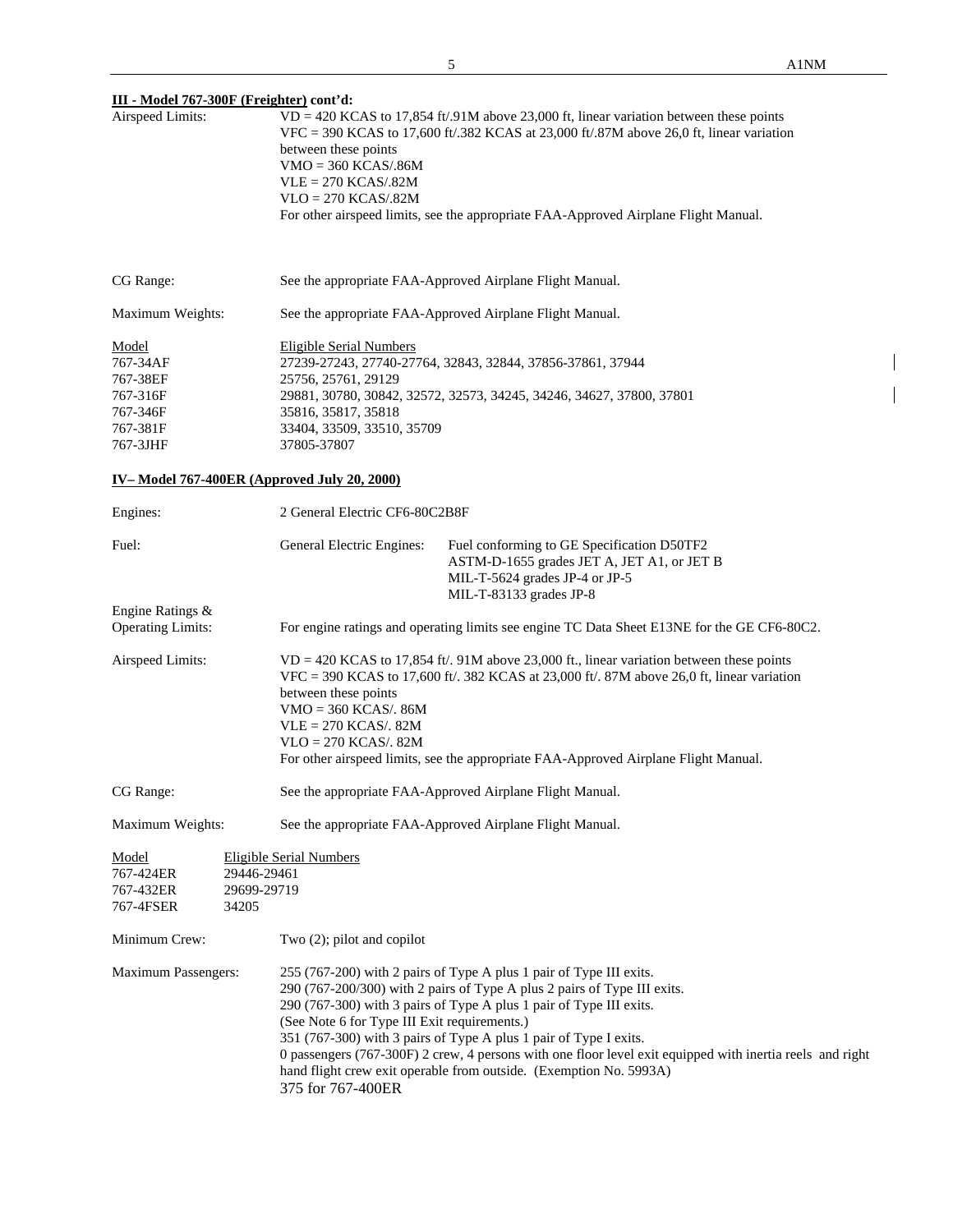#### **V. 767-300BCF Major Design Change**

A. 767-300BCF (Boeing Converted Freighter) is a 767-300 series passenger airplane that has been modified in accordance with FAAapproved Boeing Service Bulletin(s) 767-00-0039 to operate in a freighter configuration. These aircraft remain 767-300 series aircraft for documentation purposes on this TCDS and with regard to the applicability of airworthiness directives. Because of the magnitude of this design change, the certification basis for the changed aspects was required to be established and documented in accordance with section 21.101 (Changed Product Rule).

All general information in TCDS A1NM for the 767-300 Series remains applicable to an airplane operating in the 767-300BCF configuration, with the following exceptions:

Maximum Passengers: There are no provisions for the carriage of passengers. A maximum of four supernumeraries can occupy the flight deck as given in Exemption 9696A

The 767-300BCF certification basis was established according to the requirements given in § 21.101 and AC 21.101-1, and was determined in accordance with FAA Order 8110.48. The 767-300BCF consists of the following product level change which is considered significant per AC 21.101-1:

Significant Product Level Change - Passenger to Freighter Conversion:

Certification basis: Part 36: Unchanged under the "No Acoustical Change" Provisions of § 21.93(b) SFAR 27: Unchanged from 767-300 Series Part 26, Amendments 26-0 through 26-1 Part 25 of the FAR, effective February 1, 1965, as amended by Amendments 25-1 through 25-117 with the following exceptions per section 21.101(b):

| SECTION NO.  | TITLE                                                 | THRU AMDT. 25-                                              |
|--------------|-------------------------------------------------------|-------------------------------------------------------------|
| 25.365(e)(2) | <b>Pressurized Compartment Loads</b>                  | 25-54 (for compartments outside of<br>the pressurized area) |
| 25.561(c)(2) | Emergency landing conditions – General                | $25 - 64$                                                   |
| 25.571       | Damage-tolerance and Fatigue Evaluation of Structure. | 25-54                                                       |
| 25.831(g)    | Ventilation                                           | 25-41                                                       |
| 25.841(a)    | <b>Pressurized Cabins</b>                             | $25 - 38$                                                   |
|              |                                                       |                                                             |

Changed Areas: The following is a high level description of the listing of changes incorporated as part of the passenger to BCF conversion: Installed strengthened floor beams and fuselage frames Installed main deck cargo door Installed rigid cargo/smoke barrier Revised cargo ventilation system Removal of passenger windows and installation of window plugs Installed main deck cargo fire protection system and smoke detection system Installed aural and visual alerts in the main deck Class E cargo compartment Installation of seats and provisions to the flightdeck for four supernumeraries

The certification basis for the following changes incorporated as part of the passenger to BCF conversion remains at the original certification basis for the Model 767-300 shown on TCDS A1NM:

- Rerouting and some minor changes to hardware associated with flight controls, landing gear, and wheel brake cables
- Rerouting of air data tubing, hydraulic tubing, certain electrical wiring
- Changes to performance characteristics associated with static and dynamic loads
- Forward lavatory with recirculating waste system, including flush motor and related timer and circuit breaker
- Re-use of passenger airplane interior mounting hardware and attach points to accommodate cargo compartment equipment like sidewall panels and ceilings.
- Installation of a floor-mounted first observer seat
- Revision to the Ditching and Flotation analysis document as affected by the BCF modification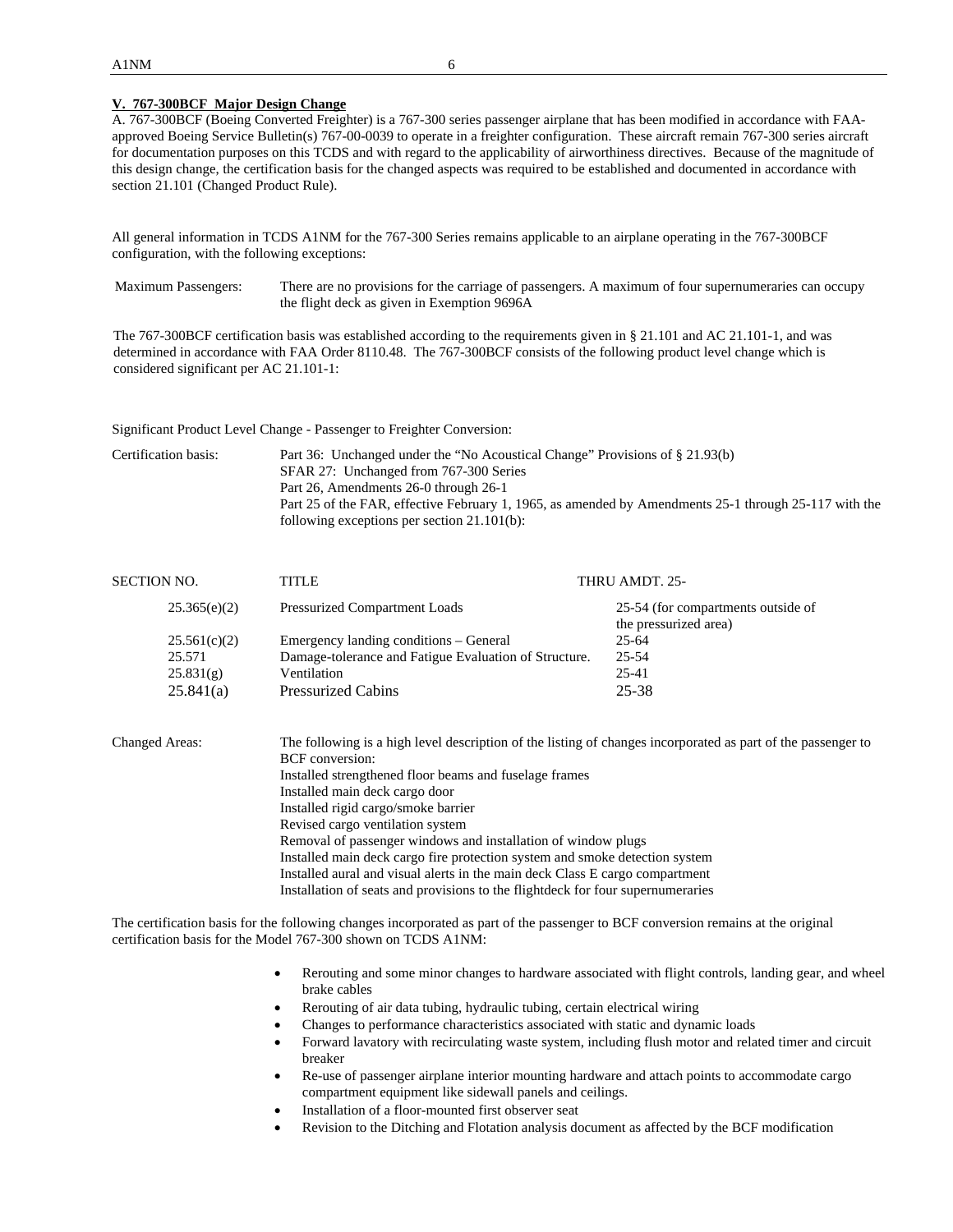# **V. 767-300BCF Major Design Change (cont'd***)*

- Revision of the EICAS to the 767-300BCF configuration
- Incorporation of the 767-300 production stabilizer electric alternate trim control system
- Optional installation of English and foreign language placards in appropriate exterior and interior locations
- Optional modification of lower lobe air conditioning
- Strengthening of landing gear to accommodate differences in weight and CG
- Revision of Door 1L counterbalance associated with slide removal

The certification basis for areas not affected by the change will remain at the original certification basis for the Model 767-300 shown on TCDS A1NM.

| <b>Special Conditions:</b>    | Special conditions that are part of the certification basis for the 767-300 Series apply to the airplane<br>operating in the 767-300BCF configuration.                                                                                                                                                                                                                                                                                                                                                                                                                                                                                 |
|-------------------------------|----------------------------------------------------------------------------------------------------------------------------------------------------------------------------------------------------------------------------------------------------------------------------------------------------------------------------------------------------------------------------------------------------------------------------------------------------------------------------------------------------------------------------------------------------------------------------------------------------------------------------------------|
| Exemptions:                   | All exemptions from 14 CFR Part 25 listed in TCDS A1NM for the 767-300 Series apply to the 767-<br>300BCF configuration, except those listed below:                                                                                                                                                                                                                                                                                                                                                                                                                                                                                    |
|                               | Exemption No. 4725 - Exemption from 25.785(h) -Allows one seat for a required flight attendant to be<br>located near the overwing Type III exits. Does not apply.                                                                                                                                                                                                                                                                                                                                                                                                                                                                      |
|                               | Exemption 9696A, dated November 14, 2008 provides relief from the requirements of Sections 25.785(j);<br>$25.807(d)$ , (g)(1), (i)(1); $25.809(a)$ ; $25.810(a)(1)$ ; $25.812(e)$ ; $25.813(b)$ ; $25.857(e)$ ; and $25.1447(c)(1)$ to<br>allow for the carriage of supernumeries on the 767-300BCF.                                                                                                                                                                                                                                                                                                                                   |
|                               | Equivalent Safety Findings: All existing Equivalent Safety Findings listed in TCDS A1NM for the 767-300 Series apply to the 767-300<br>operated in the 767-300 BCF configuration, except those listed below:                                                                                                                                                                                                                                                                                                                                                                                                                           |
|                               | Test Subjects for Emergency Evacuation Demonstration, Section $25.803(c)(8)$ . Does not apply<br>$\bullet$<br>Passenger Emergency Exits, Section 25.807(a)(7)(iv) and (c). Does not apply<br>٠<br>Type III Exit Access, 25.803, 25,807(c) and 25.813(c). Does not apply<br>$\bullet$<br>Emergency Exit Access, 25.807, 25.809 and 25.813. Does not apply<br>$\bullet$<br>Exterior Exit Markings, 25.811(f)(2). Does not apply<br>$\bullet$<br>"No Smoking" limitation in passenger compartment, 25.791 and 25.853(c). Does not apply<br>$\bullet$<br>Type A Exit Passageway Dimensions, 25.807 and 25.811. Does not apply<br>$\bullet$ |
| <b>TCDS</b> Notes:            | Cross-Aisle Between Type III Exits, 25.807 and 25.813. Does not apply<br>All Notes in TCDS A1NM that apply to the 767-300 Series also apply to an airplane operated in the 767-<br>300BCF configuration.                                                                                                                                                                                                                                                                                                                                                                                                                               |
| <b>Optional Requirements:</b> | All optional requirements in TCDS A1NM that apply to the 767-300 Series also apply to an airplane<br>operated in the 767-300 BCF configuration.                                                                                                                                                                                                                                                                                                                                                                                                                                                                                        |

### **VI. 767-200SF Major Design Change**

A 767-200SF (Special Freighter) is a 767-200 series passenger airplane that has been modified in accordance with FAA-approved Boeing Service Bulletin(s) 767-00-0038 to operate in a freighter configuration. These aircraft remain 767-200 series aircraft for documentation purposes on this TCDS and with regard to the applicability of airworthiness directives. Because of the magnitude of this design change, the certification basis for the changed aspects was required to be established and documented in accordance with section 21.101 (Changed Product Rule)

All general information in TCDS A1NM for the 767-200 Series remains applicable to an airplane operating in the 767-200SF configuration, with the following exceptions:

Maximum Passengers: There are no provisions for the carriage of passengers. A maximum of four supernumeraries can occupy the flight deck as given in Exemption 9749A.

The 767-200SF certification basis was established according to the requirements given in § 21.101 and AC 21.101-1, and was determined in accordance with FAA Order 8110.48. The 767-200SF consists of the following product level change which is considered significant per AC 21.101-1:

Significant Product Level Change: Passenger to Freighter Conversion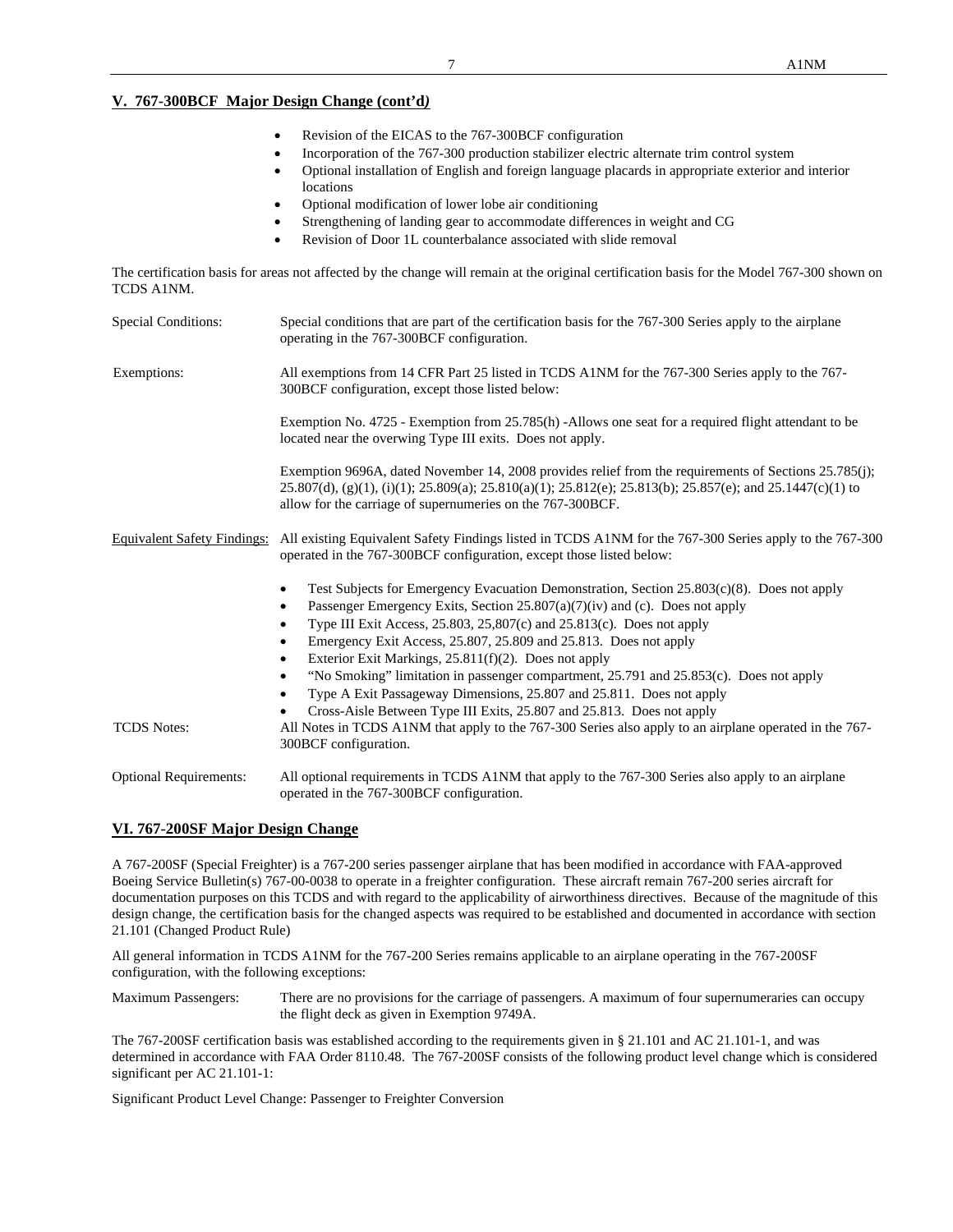# **VI. 767-200SF Major Design Change (cont'd)**

| Certification basis:                                          | Part 36: Unchanged under the "No Acoustical Change" Provisions of § 21.93(b)<br>SFAR 27: Unchanged from 767-200 Series<br>Part 26, Amendments 26-0 through 26-1                                                                                                 |                                                                                                                                                                          |                                           |  |  |  |  |  |
|---------------------------------------------------------------|-----------------------------------------------------------------------------------------------------------------------------------------------------------------------------------------------------------------------------------------------------------------|--------------------------------------------------------------------------------------------------------------------------------------------------------------------------|-------------------------------------------|--|--|--|--|--|
|                                                               | Part 25 of the FAR, effective February 1, 1965, as amended by Amendments 25-1 through 25-115 with the<br>following exceptions per section 21.101(b):                                                                                                            |                                                                                                                                                                          |                                           |  |  |  |  |  |
|                                                               | <b>SECTION NO.</b>                                                                                                                                                                                                                                              | <b>TITLE</b>                                                                                                                                                             | <u>AT AMDT. 25-</u>                       |  |  |  |  |  |
|                                                               | 25.365(e)(2)                                                                                                                                                                                                                                                    | Pressurized Compartment Loads                                                                                                                                            | 25-54 (for compartments<br>outside of the |  |  |  |  |  |
|                                                               |                                                                                                                                                                                                                                                                 |                                                                                                                                                                          | pressurized area)                         |  |  |  |  |  |
|                                                               | 25.561(c)(2)<br>25.571                                                                                                                                                                                                                                          | General<br>Damage-tolerance and fatigue evaluation of                                                                                                                    | $25 - 64$<br>$25 - 54$                    |  |  |  |  |  |
|                                                               |                                                                                                                                                                                                                                                                 | Structure                                                                                                                                                                |                                           |  |  |  |  |  |
|                                                               | 25.831(g)                                                                                                                                                                                                                                                       | Ventilation                                                                                                                                                              | 25-41                                     |  |  |  |  |  |
|                                                               | 25.841(a)                                                                                                                                                                                                                                                       | Pressurized cabins                                                                                                                                                       | 25-38                                     |  |  |  |  |  |
| <b>Changed Areas:</b>                                         | SF conversion:                                                                                                                                                                                                                                                  | The following is a high level description of the listing of changes incorporated as part of the passenger to<br>• Installed strengthened floor beams and fuselage frames |                                           |  |  |  |  |  |
|                                                               | • Installed main deck cargo door                                                                                                                                                                                                                                |                                                                                                                                                                          |                                           |  |  |  |  |  |
|                                                               |                                                                                                                                                                                                                                                                 | · Installed rigid cargo barrier/smoke barrier                                                                                                                            |                                           |  |  |  |  |  |
|                                                               | • Revised cargo ventilation system                                                                                                                                                                                                                              |                                                                                                                                                                          |                                           |  |  |  |  |  |
|                                                               |                                                                                                                                                                                                                                                                 | • Removal of passenger windows and installation of window plugs                                                                                                          |                                           |  |  |  |  |  |
|                                                               |                                                                                                                                                                                                                                                                 | • Installed main deck cargo fire protection system and smoke detection system                                                                                            |                                           |  |  |  |  |  |
|                                                               | • Installed aural and visual alerts in the main deck Class E cargo compartment                                                                                                                                                                                  |                                                                                                                                                                          |                                           |  |  |  |  |  |
|                                                               | • Installation of seats and provisions to the flightdeck for four supernumeraries                                                                                                                                                                               |                                                                                                                                                                          |                                           |  |  |  |  |  |
| certification basis for the Model 767-200 shown on TCDS A1NM: |                                                                                                                                                                                                                                                                 | The certification basis for the following changes incorporated as part of the passenger to SF conversion remains at the original                                         |                                           |  |  |  |  |  |
|                                                               | Rerouting and some minor changes to hardware associated with flight controls, landing gear, and wheel<br>$\bullet$<br>brake cables                                                                                                                              |                                                                                                                                                                          |                                           |  |  |  |  |  |
|                                                               | Rerouting of air data tubing, hydraulic tubing, certain electrical wiring<br>$\bullet$                                                                                                                                                                          |                                                                                                                                                                          |                                           |  |  |  |  |  |
|                                                               | Changes to performance characteristics associated with static and dynamic loads<br>$\bullet$                                                                                                                                                                    |                                                                                                                                                                          |                                           |  |  |  |  |  |
|                                                               | Forward lavatory with recirculating waste system, including flush motor and related timer and circuit<br>$\bullet$<br>breaker                                                                                                                                   |                                                                                                                                                                          |                                           |  |  |  |  |  |
|                                                               | Re-use of passenger airplane interior mounting hardware and attach points to accommodate cargo<br>$\bullet$                                                                                                                                                     |                                                                                                                                                                          |                                           |  |  |  |  |  |
|                                                               | compartment equipment like sidewall panels and ceilings.<br>Installation of a floor-mounted first observer seat<br>$\bullet$                                                                                                                                    |                                                                                                                                                                          |                                           |  |  |  |  |  |
|                                                               | Revision to the Ditching and Flotation analysis document as affected by the SF modification                                                                                                                                                                     |                                                                                                                                                                          |                                           |  |  |  |  |  |
|                                                               | Revision of the EICAS to the 767-200SF configuration                                                                                                                                                                                                            |                                                                                                                                                                          |                                           |  |  |  |  |  |
|                                                               | Revision of Door 1L counterbalance associated with the slide removal                                                                                                                                                                                            |                                                                                                                                                                          |                                           |  |  |  |  |  |
|                                                               |                                                                                                                                                                                                                                                                 | The certification basis for areas not affected by the change will remain at the original certification basis for the Model 767-200.                                      |                                           |  |  |  |  |  |
| <b>Special Conditions:</b>                                    | Special conditions that are part of the certification basis for the 767-200 Series apply to the airplane                                                                                                                                                        |                                                                                                                                                                          |                                           |  |  |  |  |  |
| Exemptions:                                                   | operating in the 767-200SF configuration.<br>All exemptions from 14 CFR Part 25 listed in TCDS A1NM for the 767-200 Series apply to the 767-200SF<br>configuration, except those listed below:                                                                  |                                                                                                                                                                          |                                           |  |  |  |  |  |
|                                                               | Exemption No. 4725 - Exemption from 25.785(h) -Allows one seat for a required flight attendant to be<br>located near the overwing Type III exits. Does not apply.                                                                                               |                                                                                                                                                                          |                                           |  |  |  |  |  |
|                                                               | Exemption 9749A, dated 07/24/09, provides relief from the requirements of Sections 25.785(j); 25.807(d),<br>$(g)(1)$ , (i)(1); 25.810(a)(1); 25.812(e); 25.813(b); 25.857(e); and 25.1447(c)(1) to allow for the carriage of<br>supernumeries on the 767-200SF. |                                                                                                                                                                          |                                           |  |  |  |  |  |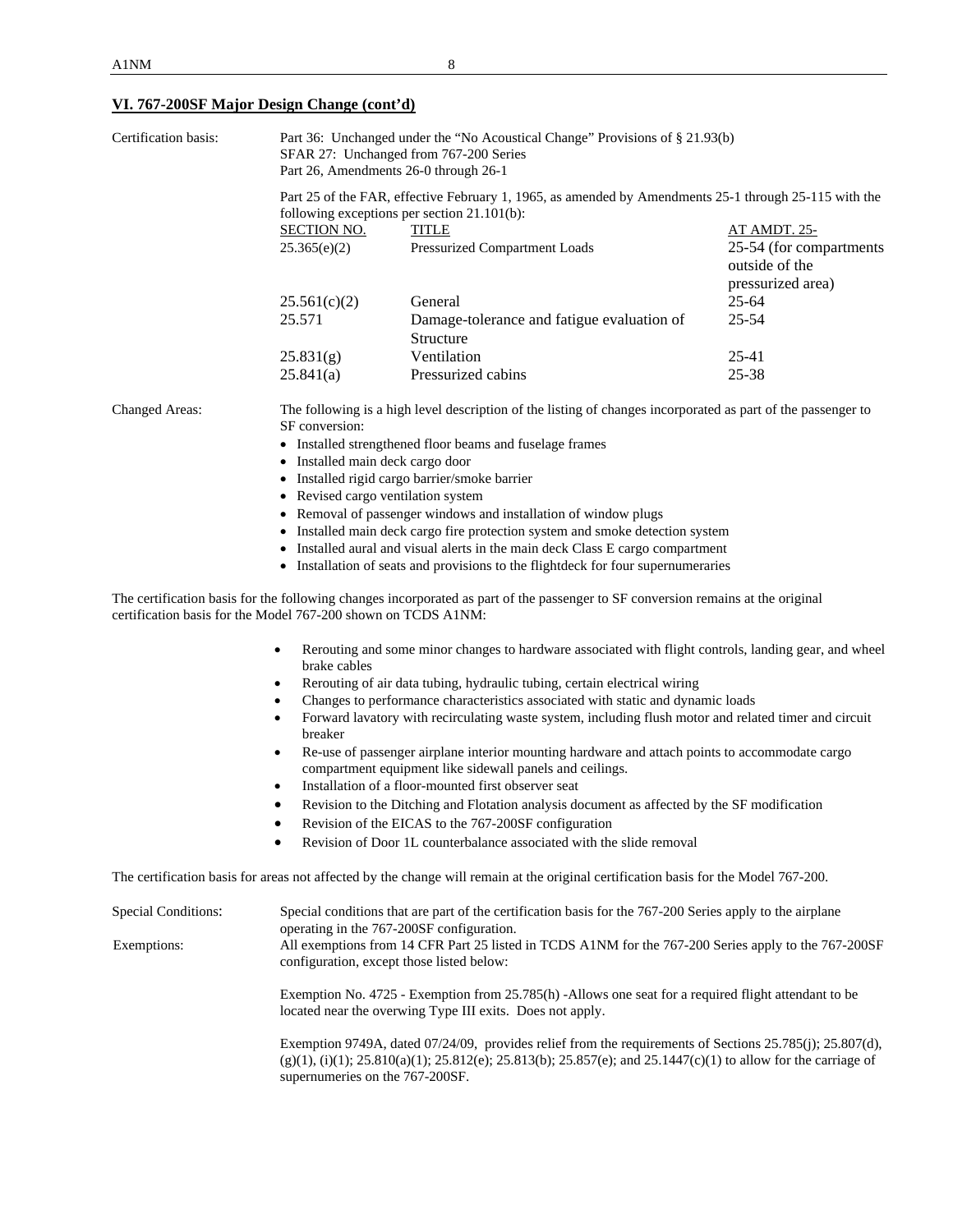# **VI. 767-200SF Major Design Change (cont'd)**

| <b>Equivalent Safety</b><br>Findings: | All existing Equivalent Safety Findings listed in TCDS A1NM for the 767-200 Series apply to the 767-200 operated<br>in the 767-200SF configuration, except those listed below:<br>• Test Subjects for Emergency Evacuation Demonstration, Section $25.803(c)(8)$ . Does not apply.<br>Passenger Emergency Exits, Section $25.807(a)(7)(iv)$ and (c). Does not apply.<br>$\bullet$<br>• Type III Exit Access, 25.803, 25,807(c) and 25.813(c). Does not apply.<br>Emergency Exit Access, 25.807, 25.809 and 25.813. Does not apply.<br>Exterior Exit Markings, $25.811(f)(2)$ . Does not apply.<br>٠<br>• "No Smoking" limitation in passenger compartment, 25.791 and 25.853(c). Does not apply.<br>• Type A Exit Passageway Dimensions, 25.807 and 25.811. Does not apply.<br>Cross-Aisle Between Type III Exits, 25.807 and 25.813. Does not apply |
|---------------------------------------|------------------------------------------------------------------------------------------------------------------------------------------------------------------------------------------------------------------------------------------------------------------------------------------------------------------------------------------------------------------------------------------------------------------------------------------------------------------------------------------------------------------------------------------------------------------------------------------------------------------------------------------------------------------------------------------------------------------------------------------------------------------------------------------------------------------------------------------------------|
| <b>TCDS</b> Notes:                    | All Notes in TCDS A1NM that apply to the 767-200 Series also apply to an airplane operated in the 767-<br>200SF configuration                                                                                                                                                                                                                                                                                                                                                                                                                                                                                                                                                                                                                                                                                                                        |
| <b>Optional Requirements:</b>         | All optional requirements applicable to 767-200 Series also apply to aircraft operated in the 767-200SF<br>configuration.                                                                                                                                                                                                                                                                                                                                                                                                                                                                                                                                                                                                                                                                                                                            |

## **DATA PERTINENT TO ALL MODELS**

| Maximum Baggage/Cargo:                             | See appropriate Weight and Balance Manual.                                                                                                                                                                                                                                                                                                                                                                                                                                                                                                                                                                                                                                                                                                                                                                                                                                                                                                                                                                                                                                                                                                                                                                                                                                                                                                                                                                                                                                                                                                                              |  |  |
|----------------------------------------------------|-------------------------------------------------------------------------------------------------------------------------------------------------------------------------------------------------------------------------------------------------------------------------------------------------------------------------------------------------------------------------------------------------------------------------------------------------------------------------------------------------------------------------------------------------------------------------------------------------------------------------------------------------------------------------------------------------------------------------------------------------------------------------------------------------------------------------------------------------------------------------------------------------------------------------------------------------------------------------------------------------------------------------------------------------------------------------------------------------------------------------------------------------------------------------------------------------------------------------------------------------------------------------------------------------------------------------------------------------------------------------------------------------------------------------------------------------------------------------------------------------------------------------------------------------------------------------|--|--|
| Fuel and Oil Capacities:                           | See appropriate Weight and Balance Manual.                                                                                                                                                                                                                                                                                                                                                                                                                                                                                                                                                                                                                                                                                                                                                                                                                                                                                                                                                                                                                                                                                                                                                                                                                                                                                                                                                                                                                                                                                                                              |  |  |
| Minimum Required Fuel:<br><b>Maximum Operating</b> | See appropriate FAA-Approved Flight Manual.                                                                                                                                                                                                                                                                                                                                                                                                                                                                                                                                                                                                                                                                                                                                                                                                                                                                                                                                                                                                                                                                                                                                                                                                                                                                                                                                                                                                                                                                                                                             |  |  |
| Altitude:                                          | 43,100 feet                                                                                                                                                                                                                                                                                                                                                                                                                                                                                                                                                                                                                                                                                                                                                                                                                                                                                                                                                                                                                                                                                                                                                                                                                                                                                                                                                                                                                                                                                                                                                             |  |  |
| Leveling Means:                                    | Two inclinometers, plumb bob support and target (scale), left main gear well.                                                                                                                                                                                                                                                                                                                                                                                                                                                                                                                                                                                                                                                                                                                                                                                                                                                                                                                                                                                                                                                                                                                                                                                                                                                                                                                                                                                                                                                                                           |  |  |
| Datum:                                             | Sta 0.0, located 92.5 in forward of airplane nose (B.S. 92.5).                                                                                                                                                                                                                                                                                                                                                                                                                                                                                                                                                                                                                                                                                                                                                                                                                                                                                                                                                                                                                                                                                                                                                                                                                                                                                                                                                                                                                                                                                                          |  |  |
| MAC:                                               | 237.5 inches                                                                                                                                                                                                                                                                                                                                                                                                                                                                                                                                                                                                                                                                                                                                                                                                                                                                                                                                                                                                                                                                                                                                                                                                                                                                                                                                                                                                                                                                                                                                                            |  |  |
| Control Surface<br>Movements:                      | Control surfaces must be rigged in accordance with Boeing Drawings 251T1001, 251T2001,<br>251T3001, 251T4001, 254T7001, 257T4001, 256T1001, 256T2001, 256T3001.                                                                                                                                                                                                                                                                                                                                                                                                                                                                                                                                                                                                                                                                                                                                                                                                                                                                                                                                                                                                                                                                                                                                                                                                                                                                                                                                                                                                         |  |  |
| Certification                                      | 767-200/-300                                                                                                                                                                                                                                                                                                                                                                                                                                                                                                                                                                                                                                                                                                                                                                                                                                                                                                                                                                                                                                                                                                                                                                                                                                                                                                                                                                                                                                                                                                                                                            |  |  |
| Basis:                                             | Part 25 of the Federal Aviation Regulations as amended by Amendments 25-1 through 25-37, except where<br>superseded by the following sections of Part 25 as amended by Amendments 25-1 through:<br>25-38 (Sections 25.101, 25.161, 25.397, 25.603, 25.675, 25.685, 25.775, 25.787, 25.815, 25.841, 25.941,<br>25.951, 25.979(a), (b), (c), 25.999, 25.1027, 25.1041, 25.1093(b), 25.1125, 25.1143(a), (b), (c), (d),<br>25.1167, 25.1303, 25.1305, 25.1322, 25.1355, 25.1385, 25.1403, 25.1439, 25.1515, 25.1533, 25.1557).<br>25-39 (Section 25.807).<br>25-40 (Sections 25.901(a), (b)(1)(ii), (b)(2), (b)(3), (b)(4), (c), 25.903, 25.933, 25.939, 25.943, 25.945,<br>25.952, 25.959, 25.963, 25.965, 25.973, 25.995, 25.1091(a), (b), (c), (d), 25.1093(a), (c), 25.1121, 25.1123,<br>25.1141, 25.1145, 25.1197, 25.1199, 25.1207, 25.1337, 25.1549).<br>25-41 (Sections 25.831, 25.1309, 25.1321, 25.1325, 25.1331, 25.1333, 25.1335, 25.1351, 25.1401,<br>25.1421, 25.1435, 25.1447, 25.1450, 25.1457, 25.1459, 25.1461).<br>25-42 (Sections 25.21, 25.29, 25.107, 25.111, 25.143, 25.147, 25.149, 25.177, 25.181, 25.201, 25.207,<br>25.233, 25.237, 25.255, 25.703, 25.729, 25.1043, 25.1353, 25.1501, 25.1521, 25.1581, 25.1583, 25.1585,<br>25.1587).<br>25-43 (Section 25.1326).<br>25-44 (Section 25.1413).<br>25-45 (Sections 25.571, and 25.573).<br>25-46 (Sections 25.345, 25.351(a), 25.629, 25.697, 25.803, 25.901(d), 25.1103(a), (b)(2), (d), (e), (f),<br>25.1142, and 25.1522).<br>25-49 (Section 25.733).<br>25-54 (Section 25.365 (e)(1), (2)). |  |  |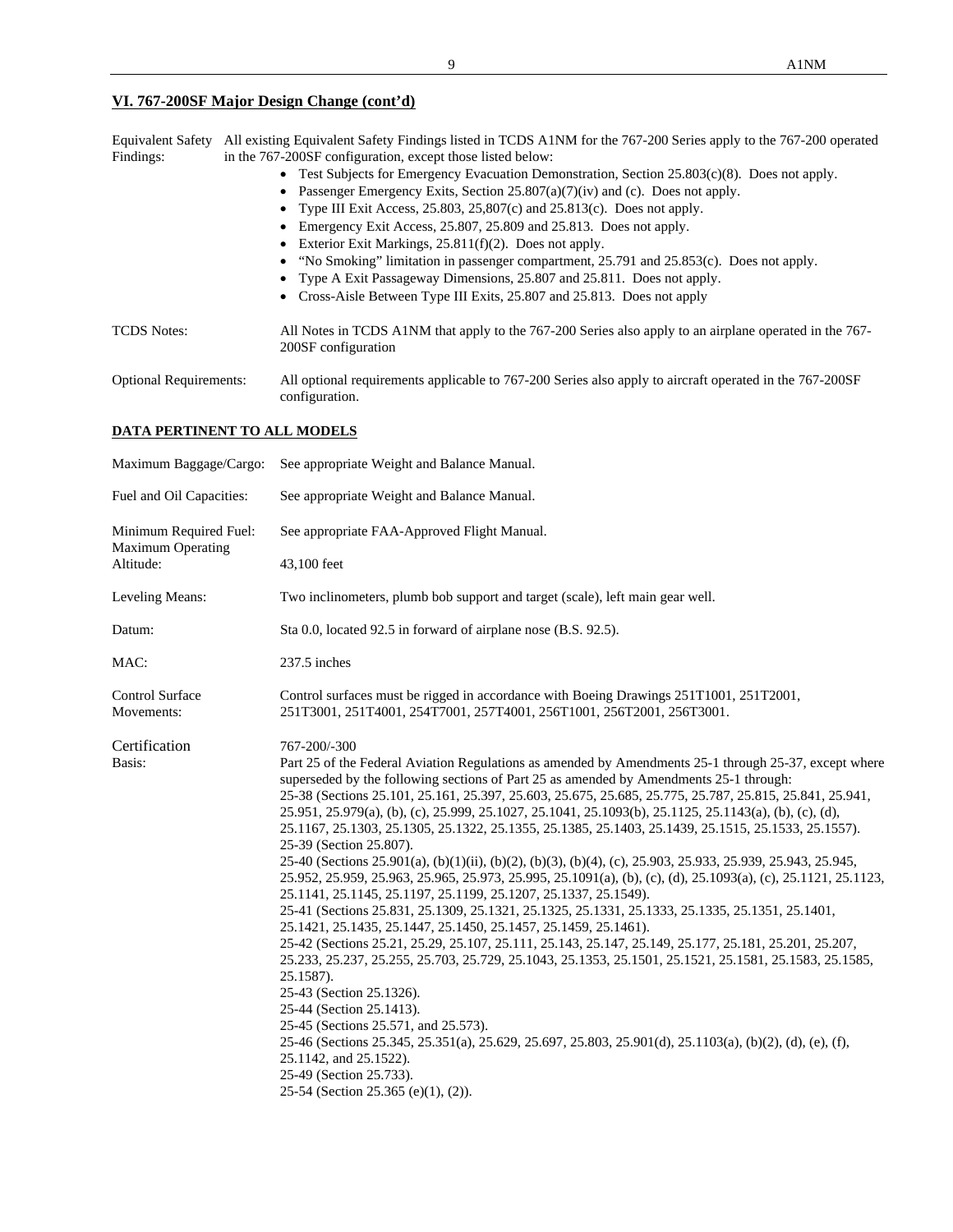$\overline{\phantom{a}}$ 

# **DATA PERTINENT TO ALL MODELS** (cont'd)

| $\sim$ 100 $\sim$ 100 $\sim$ 1<br>14 CFR §26: |                                                                                                                                                                                 |
|-----------------------------------------------|---------------------------------------------------------------------------------------------------------------------------------------------------------------------------------|
|                                               | Based on 14 CFR §21.101(g) for changes made to TCs applicable provisions of 14 CFR part 26 are                                                                                  |
|                                               | included in the certification basis. For any future 14 CFR part 26 amendments, the holder of this TC must                                                                       |
|                                               | demostrate compliance with the applicable sections                                                                                                                              |
|                                               | Compliance has been found for the following regulations at Amendment 26-0: 26.11                                                                                                |
|                                               | Compliance has been found for the following regulations at Amendment 26-1: 26.43, 26.45, 26.47, and                                                                             |
| 26.49                                         | Compliance has been found on 767-300 model aircraft only at Amendment 26-3: 26.39                                                                                               |
|                                               | Part 36 of the Federal Aviation Regulations:                                                                                                                                    |
| Amendment 36-1 through 36-12.                 |                                                                                                                                                                                 |
|                                               | Special Federal Aviation Regulation 27.                                                                                                                                         |
| Exemption from Part 25:                       |                                                                                                                                                                                 |
|                                               | Exemption No. 4725 - Exemption from 25.785(h) -Allows one seat for a required flight attendant to be                                                                            |
|                                               | located near the overwing Type III exits.                                                                                                                                       |
|                                               | Partial Time-Limited Exemption from 14 CFR §25.853(a), appendix F, paragraph (a)(1)(i), Testing on                                                                              |
|                                               | Large Interior Panels, granted through November 28, 2011. (Exemption No. 9791, November 28, 2008,<br>Exemption No. 9791B, March 1, 2010, Exemption No. 9791C, February 4, 2011) |
|                                               | Equivalent Safety Findings (ESF's) exist with respect to the following sections of Part 25:                                                                                     |
| 25.981                                        | Amdt 25-125 - Fuel tank ignition prevention (see Note 17)                                                                                                                       |
|                                               | 25.1093(b)(1) - Induction System Deicing and Anti-icing Protection                                                                                                              |
| $25.1103(d)$ -                                | Induction System Ducts and Air Duct Systems                                                                                                                                     |
| $25.1103(e)$ -                                | Induction System Ducts and Air Duct Systems RB211-524H Installation only.                                                                                                       |
|                                               | 25.1181(a)(6) - Designated Fire Zones; Regions Included                                                                                                                         |
| $25.1203 -$                                   | Fire Detector System for Compartment Surrounding the Turbine and Jetpipe<br>(Zone 4A/4B) RB211-524H Installation only.                                                          |
|                                               | $25.1305(a)(4)$ , (a)(6), (c)(1) and (c)(3) - Powerplant Instruments                                                                                                            |
|                                               | 25.1387(b) and (c) - Position Light System Dihedral Angles                                                                                                                      |
| $25.1393 -$<br>Lights                         | Minimum Intensities in Any Vertical Plane of Forward and Rear Position                                                                                                          |
| $25.1395 -$<br>Lights                         | Maximum Intensities in Overlapping Beams of Forward and Rear Position                                                                                                           |
|                                               | 25.1415(d) - Emergency Locator Transmitter (ELT)                                                                                                                                |
|                                               | 25.1549(b) - Powerplant and Auxiliary Power Unit Instruments                                                                                                                    |
|                                               | 25.365(e)(2) - Pressurized Cabin Loads                                                                                                                                          |
|                                               | $25.803(c)(8)$ - Test Subjects for Emergency Evacuation Demonstration                                                                                                           |
| 25.807(a)(7)(iv)                              |                                                                                                                                                                                 |
| and $(c)$ -<br>25.803, 807(c)                 | Passenger Emergency Exits                                                                                                                                                       |
| and $813(c)$ -                                | Type III Exit Access                                                                                                                                                            |
| 25.807, 809                                   |                                                                                                                                                                                 |
| and 813 -                                     | <b>Emergency Exit Arrangement</b>                                                                                                                                               |
| 25.807(a)(3)                                  |                                                                                                                                                                                 |
| and $813(c)$ -                                | <b>Emergency Exit Access</b>                                                                                                                                                    |
| $25.811(f)(2)$ -                              | <b>Exterior Exit Markings</b>                                                                                                                                                   |
| 25.791                                        |                                                                                                                                                                                 |
| and $853(c)$ -                                | "No Smoking" limitation in passenger compartment                                                                                                                                |
| $25.811(f)$ -                                 | Door Sill Reflectance                                                                                                                                                           |
|                                               | Equivalent Safety Findings which apply only to the Model 767-200 series exist with respect to the                                                                               |
| following regulations:                        |                                                                                                                                                                                 |
| FAR 25.807                                    |                                                                                                                                                                                 |
| and 811 -<br>FAR 25.807                       | Type A Exit Passageway Dimensions                                                                                                                                               |
| and 813 -                                     | Cross-Aisle Between Type III Exits                                                                                                                                              |
|                                               |                                                                                                                                                                                 |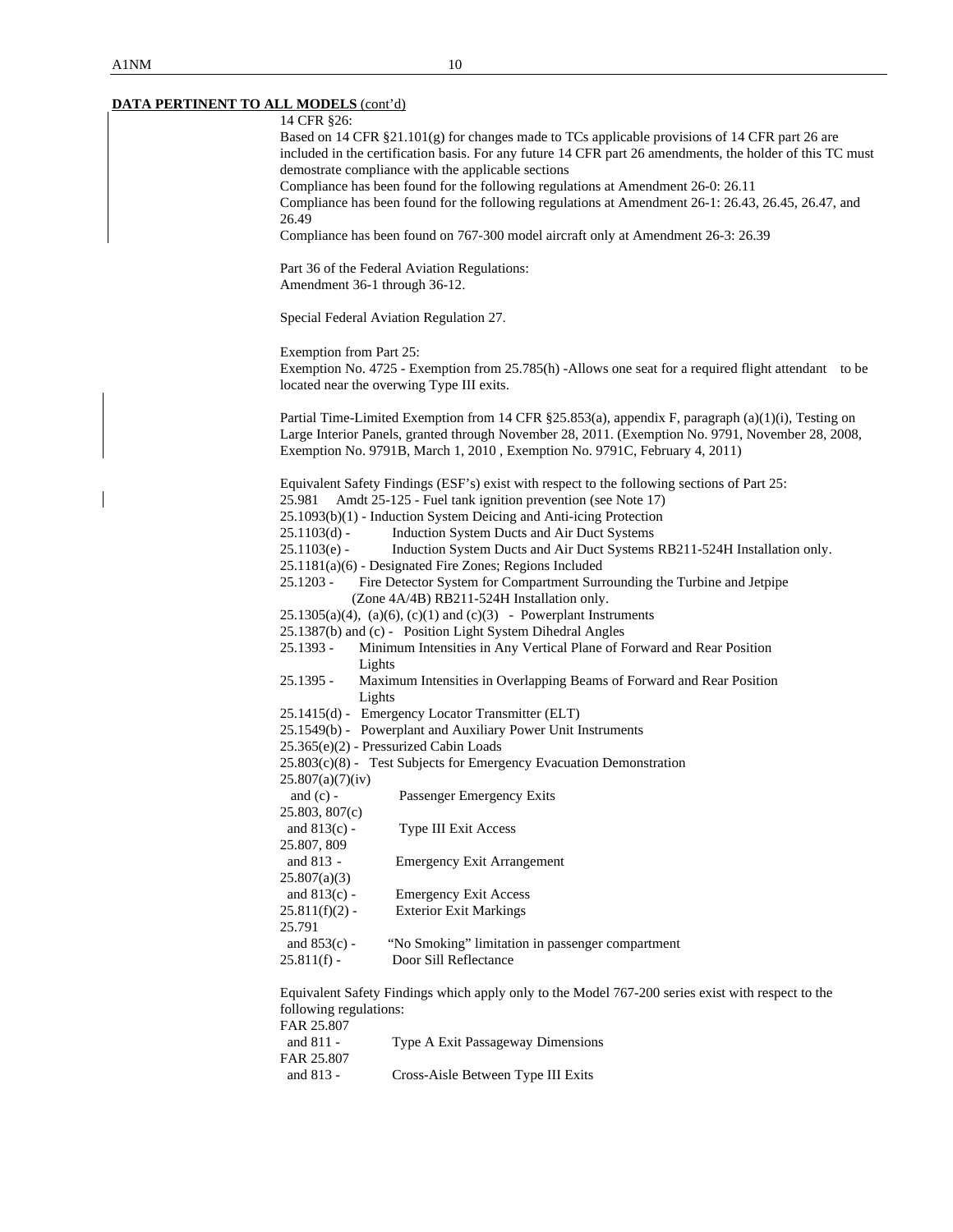Equivalent Safety Findings which apply only to the Model 767-300 series exist with respect to the following regulations: FAR 25.107(d),  $(e)(1)(iv)$ ,  $(e)(4)$  - Minimum unstick speed FAR 25.853(d), Amendment 23-32 Folding Waste Trolley FAR 25 (Several) Use of 1-g stall speed (non-structural Sections) 767-300 and some increased gross weight 767-200 airplanes FAR 25 807, 809, and 813 - Emergency Exit Arrangement and Cross-Aisle Proximity Special Conditions with respect to the following subjects apply to the Model 767-200 and 767- 300: Special Condition No. 25-ANM-18 on Lightning Protection, Protection from Unwanted Effects of Radio Frequency (RF) Energy and Propulsion Control System for Pratt and Whitney PW4000 series engines, General Electric CF6-80C2 FADEC engine, and Rolls Royce RB211- 524H-36 engine installations. Special Condition No. 25-ANM-20 for installation of a longitudinal partition. Compliance with the following optional requirements has been established: Ditching Provisions 25.801 (Over- water operation can be approved when the aircraft has been equipped and installation has been approved according to FAR 25.801) Ice Protection Provisions 25.1419 767-300F (Freighter) The 767-300F Type Certification Basis includes the following requirements in addition to the 767-300 certification basis detailed above: 25.561 Amendment 25-64 Applies to seats for supernumeraries, galley and rigid barrier. 25.783 Amendment 25-72 Applies to main deck cargo door. Exemption from FAR 25: Exemption No. 5993 - Exemption from  $25.807(c)(1)$  and  $25.857(e)$  - Allows for the carriage of up to seven persons including the flight crew members, when the airplane is equipped with a floor level exit with escape slide, and a right hand flight crew window emergency exit that is operable from the outside. Exemption No. 5993A - Exemption from  $25.809(f)(1)$  - Allows for the carriage of persons other than flight crew members. In lieu of an escape slide, the emergency evacuation assist means at the entry door shall be an inertial reel descent device and harness provided for each occupant. See Note 12.

Partial Time-Limited Exemption from 14 CFR §25.853(a), appendix F, paragraph (a)(1)(i), Testing on Large Interior Panels, granted through November 28, 2011. (Exemption No. 9791, November 28, 2008, Exemption No. 9791B, March 1, 2010 , Exemption No. 9791C, February 4, 2011)

 Equivalent Safety Findings exist with respect to the following regulations: FAR 25.1447(c)(1) and 25.1447(c)(3) - Equipment Standards for Oxygen Dispensing Units

#### 767-400ER

Title 14 Code of Federal Regulations (CFR) Part 25 as amended by Amendments 25-1 through 25-89 for the complete airplane with the exceptions listed below:

Exceptions/Reversions:

|        | SECTION NO.<br>TITLE             | <b>AT AMENDMENT</b> |
|--------|----------------------------------|---------------------|
| 25.101 | Performance - General            | 25-92               |
| 25.105 | Takeoff                          | 25-92               |
| 25.107 | <b>Takeoff Speeds</b>            | 25-92               |
| 25.109 | Accelerate-Stop Distance         | 25-92               |
| 25.113 | Takeoff Distance and Takeoff run | 25-92               |
| 25.115 | Take of Flight Path              | 25-92               |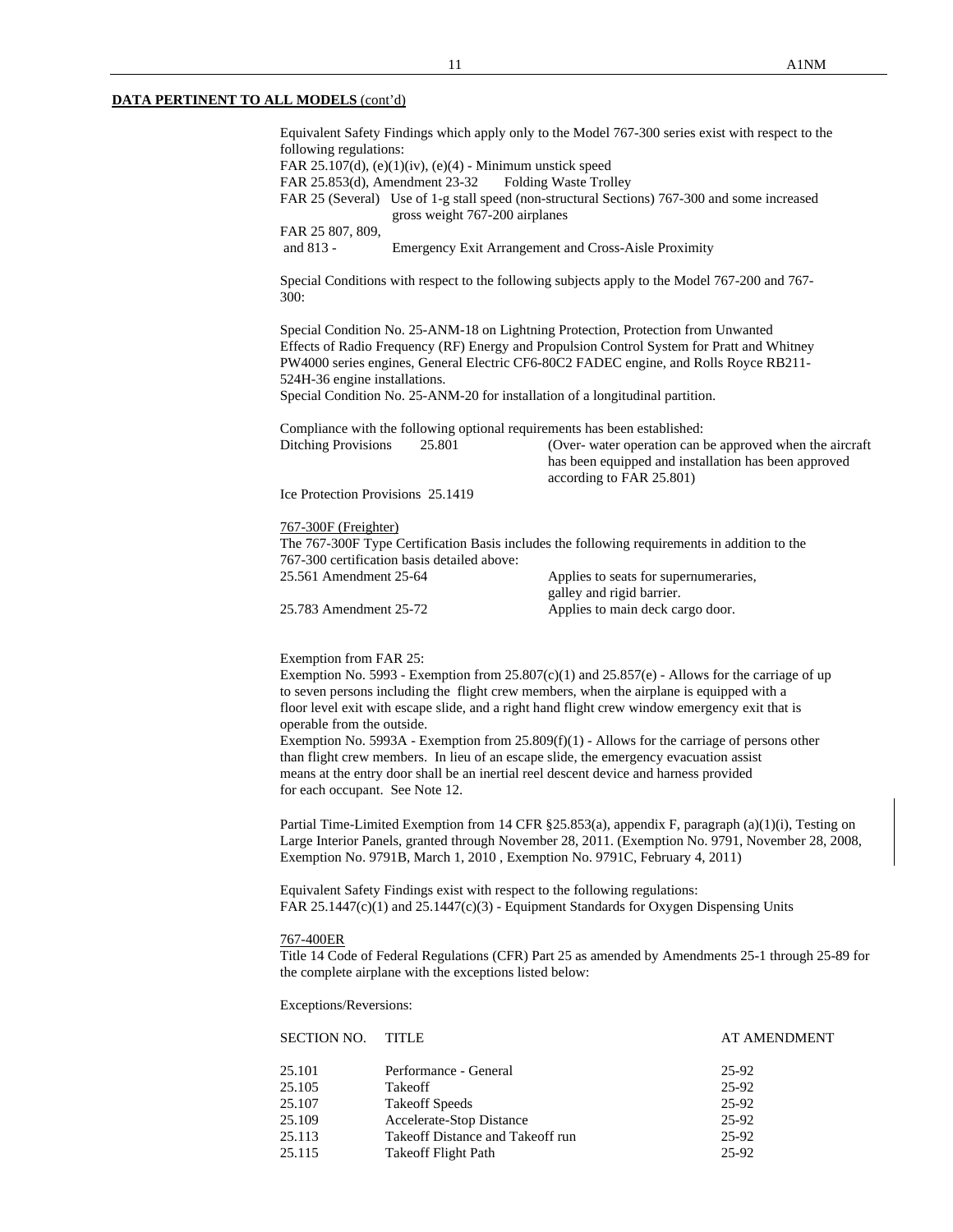| 25.341            | <b>Gust Loads</b>                                      | $25 - 86^1$              |
|-------------------|--------------------------------------------------------|--------------------------|
| 25.365(d)         | Pressurized Compartment Loads                          | $25 - 71$                |
| 25.365(e)(2)      | Pressurized Compartment Loads                          | $25 - 54^{6}$            |
| 25.499(e)         | Nose Wheel Yaw                                         | 25-91                    |
| 25.519(b)(2)      | Jacking and Tie-down Provisions                        | not part of the TC       |
|                   |                                                        | basis                    |
| 25.562            | <b>Emergency Landing Dynamic Conditions</b>            | $25 - 64^3$              |
| 25.571            | Damage - Tolerance and Fatigue Evaluation of Structure | 25-45                    |
| 25.703            | Takeoff Warning System                                 | $25 - 42^{4}$            |
| 25.735            | <b>Brakes</b>                                          | 25-92                    |
| $25.783(e)$ , (g) | Doors                                                  | $25 - 23^{5}$            |
| 25.783(f)         | Doors                                                  | not part of the TC       |
|                   |                                                        | <b>basis</b>             |
| 25.831(a)         | Ventilation                                            | 25-41                    |
| 25.831(b)(2)      | Ventilation                                            | $25 - 41$                |
| 25.831(g)         | Ventilation                                            | not part of the TC       |
|                   |                                                        | basis                    |
| 25.841            | Pressurization                                         | $25 - 38$                |
| 25.853(d)(3)      | <b>Compartment Interiors</b>                           | $25 - 72$                |
| 25.855            | Cargo or Baggage Compartments                          | $25 - 72^2$ , 25-32      |
| 25.858(a)         | Cargo Compartment Fire Detection Systems               | not part of the TC       |
|                   |                                                        | <b>basis</b>             |
| 25.903(d)         | Engines                                                | $25 - 40$                |
| 25.903(e)         | Engines                                                | $25 - 73^{4}$            |
| 25.1316           | <b>System Lightning Protection</b>                     | $25 - 80^{7}$            |
| 25.1419(c)        | <b>Ice Protection</b>                                  | $25 - 23$                |
| 25.1517(2)        | Rough Air Speed for Turbulence Penetration Speed       | not part of the TC basis |
| 25.1533           | <b>Additional Operating Limitations</b>                | 25-92                    |
|                   |                                                        |                          |

 1. For damage tolerance analysis, to be compatible with the requested reversion to Amendment 25-45 for §25.571, Boeing proposes to comply with Amendment 25-0. For static strength (failsafe) analysis resulting from single element failures of the strut towing attachment interfaces,

Boeing proposes to comply with Amendment 25-86 of §25.341.

 2. Applicable to systems, equipment installations, and structures that are new and significantly modified, or significantly affected by other changes. Where two amendment levels are shown for the same paragraph, the amendment level without the superscript (2) applies to structures, systems and portions of the airplane, which are not new or significantly modified.

 3. Pilot/Co-Pilot Seats: Pilot/co-pilot seats will comply with Amendment 25-64 except paragraph (c)(5),  $(c)(6)$ .

Passenger Seats: Passenger seats will comply with Amendment 25-64 except for Front Row Head Impact Criteria (HIC) per paragraph (c)(5). Stretchers for transporting non-ambulatory occupants are not required to comply with §25.562.

 Flight Deck Observer Seats: Flight Deck Observer seats will comply with Amendment 25-64 except paragraph (c)(6).

Flight Attendant seats: Flight Attendant seats will comply with Amendment 25-64.

 4. Boeing intends to comply with the amendment level indicated for this rule, however, Boeing requests an exception to the latest policy and prefers to revert to the earlier policy.\

 5. The equivalent regulation to §25.783(g) at Amendment 25-88 is §25.783(f) at Amendment 25-23. The equivalent regulation to §25.783(g) at Amendment 25-23 is §25.783(h) and (i) at Amendment 25-88. Unchanged doors will comply with §25.783(e) and (f) at Amendment 25-23. Any new doors will comply with §25.783(e)-(g) at Amendment 25-88.

 6. Reversion is requested for sub-paragraph (2) only. That is, Boeing will comply with paragraph (e) at Amendment 25-87, combined with (2) at Amendment 25-54.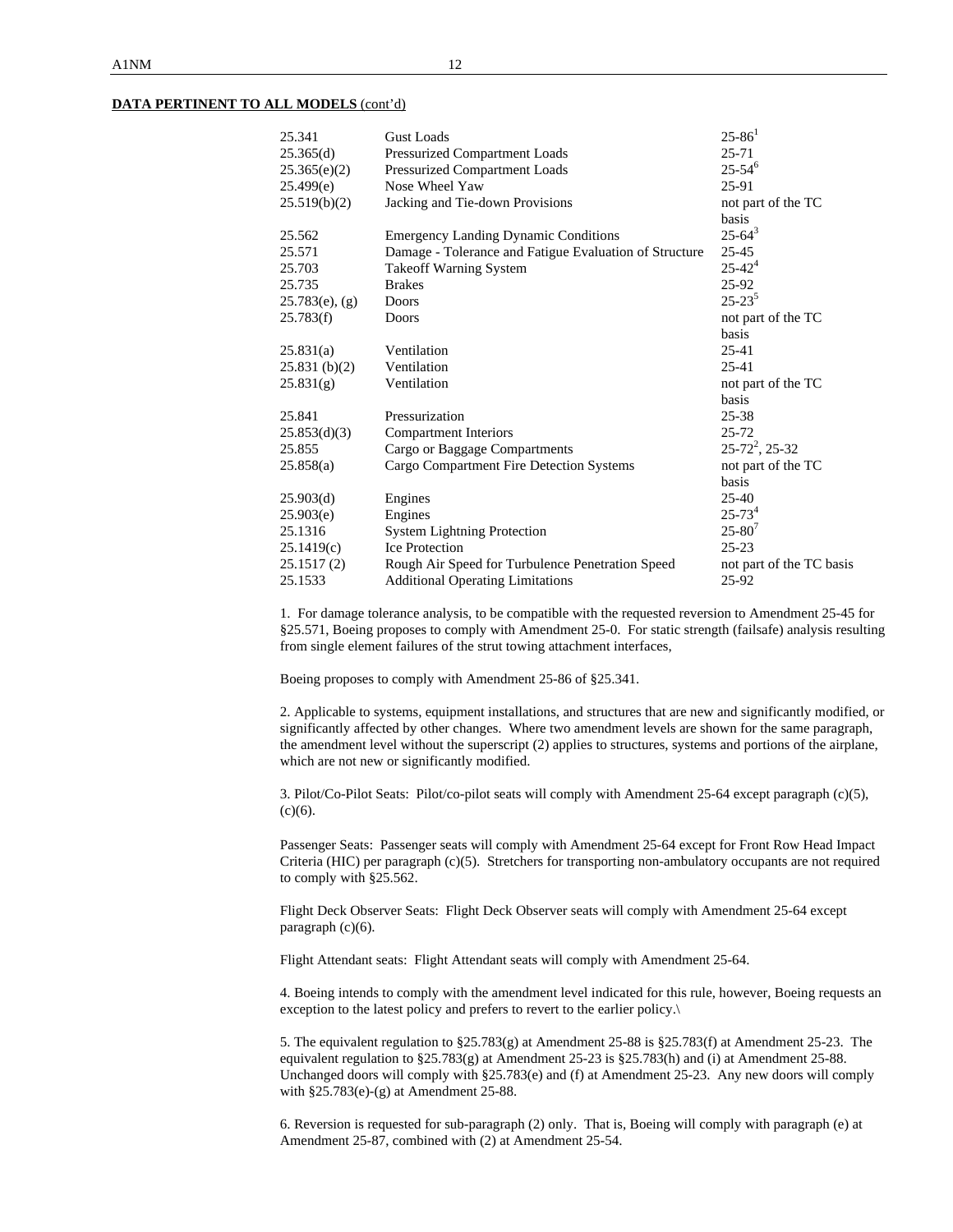7. For §25.1316, Applicable to new and significantly modified structure and systems and portions of the airplane affected by these changes.

14 CFR §26:

 Based on 14 CFR §21.101(g) for changes made to TCs applicable provisions of 14 CFR part 26 are included in the certification basis. For any future 14 CFR part 26 amendments, the holder of this TC must demonstrate compliance with the applicable sections

 Compliance has been found for the following regulations at Amendment 26-0: 26.11 Compliance has been found for the following regulations at Amendment 26-1: 26.43, 26.45, 26.47, and 26.49

Part 34 as amended at the time of certification.

Part 36, as amended at the time of certification.

Part 121 is sometimes amended to require compliance with newly adopted standards of Part 25 on retroactive basis. If not already included in the above type-certification basis, Boeing will be requested to voluntarily accept the corresponding Part 25 standards as part of the type-certification basis for these derivative airplanes in order to facilitate operators' compliance with any such newly adopted Part 121 requirements.

Special Conditions: High Intensity Radiated Fields (HIRF), S.C. No. 25-152-SC Sudden Engine Stoppage, S.C. No. 25-149-SC Seats with Non-Traditional, Large, Non-Metallic Panels, S.C. 25-369-SC

|                                         | Equivalent Safety Findings (ESF's) exist with respect to the following sections of Part 25: |  |  |
|-----------------------------------------|---------------------------------------------------------------------------------------------|--|--|
| 25.613                                  | Material strength properties and design values.                                             |  |  |
| $25.810$ (a) (1) (ii), and<br>809(b)(2) | Escape slide inflation times.                                                               |  |  |
| 25.811(f)                               | Door sill reflectance.                                                                      |  |  |
| $25.933$ (a)(1) (ii)                    | Continued safe flight and landing with thrust reverser<br>deployed                          |  |  |
| 25.981 Amdt 25-125                      | Fuel tank ignition prevention (see Note 17)                                                 |  |  |
| $25.1103$ (e)                           | APU induction system                                                                        |  |  |
| $25.1305$ (a)(3) – (a)(6),              |                                                                                             |  |  |
| (c)(1), (c)(3),                         |                                                                                             |  |  |
| $(c)(4)$ , $(c)(6)$ ,                   | Powerplant instruments.                                                                     |  |  |
| 25.1522                                 | APU installation - operating limitations                                                    |  |  |
| 25.1549                                 | APU installation – operating limits per $TSO c77a$                                          |  |  |
| 25.1303(c)(1)                           | Speed warning device                                                                        |  |  |
| 25.1389(b)(3)                           | Position lights distribution and intensities - Intensities in any<br>vertical plane         |  |  |
| 25.831(a)                               | Ventilation – operating with air conditioning packs off during<br>takeoff.                  |  |  |

ESF's for the following untitled sections were granted as a result of use of 1-g Stall Speed Instead of Minimum Speed in the Stall as a Basis for Determining Compliance:

1.2 25.21 (b) 25.103 (a)  $25.103$  (a)(1), (a)(3) – (a)(6) 25.103 (b), (c) 25.107 (b)(1), (b)(2), (c)(3), (g) 25.111 (a) 25.119 (b) 25.121 (c), (d), (d)(3) 25.125 (a)(2) 25.143 (g) 25.145 (a), (a)(1), (b)(1) – (b)(4), (b)(6), (c) 25.147 (a), (a)(2), (c) & (d) 25.149 (c)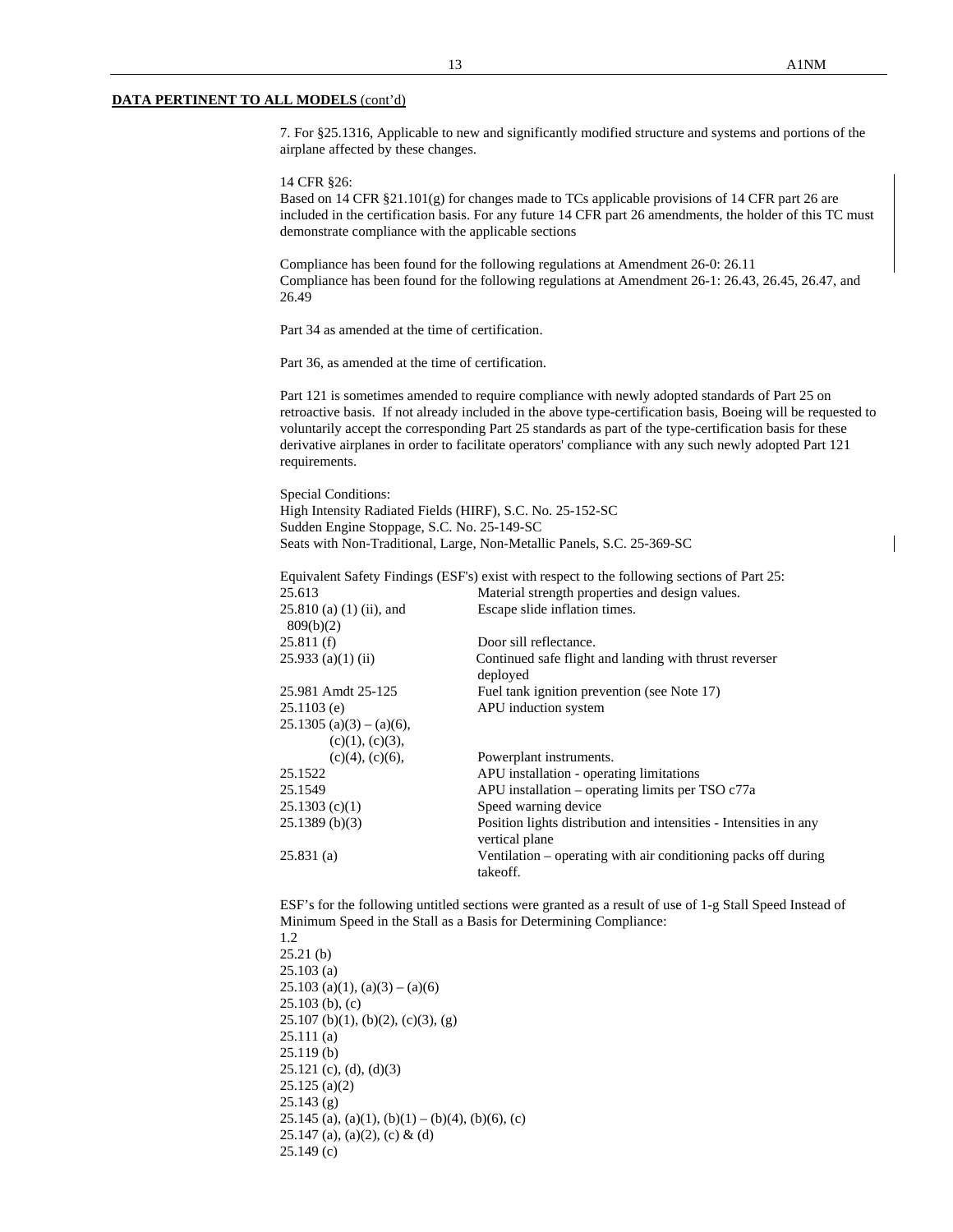|                      |                                                                                                                                                                                                                                                                                                                                                                                                                                                                                                                                                                                                                                                                                                                                                                                                                                                                                                                                                                                                                                                                       | 25.161 (b), c(1), c(2), c(3)(d) and (e)(3)<br>$25.175(a)(2)$ , (b)(1), (b)(2) (b)(2)(ii), (b)(3), (c), (c)(4), (d), (d)(5)<br>25.177(c)<br>$25.181$ (a), (b)<br>$25.201$ (a)(2), (b)(4)<br>$25.207$ (b), (c), (d), (e), (f)<br>$25.231$ (a)(2)<br>25.233(a)<br>$25.237$ (a), (b)(1), (b)(2)<br>$25.735(f)(2)$ , (g)<br>25.773(b)(1)(i)<br>$25.1001$ (c)(1), (c)(3)<br>$25.1323$ (c)(1), (c)(2)<br>$25.1325$ (e)<br>$25.1587$ (b)(2)<br>Exemptions:<br>Floor Warpage for Flight Deck Seats Exemption from §25.562(b)(2). Exemption No. 6935. |  |  |
|----------------------|-----------------------------------------------------------------------------------------------------------------------------------------------------------------------------------------------------------------------------------------------------------------------------------------------------------------------------------------------------------------------------------------------------------------------------------------------------------------------------------------------------------------------------------------------------------------------------------------------------------------------------------------------------------------------------------------------------------------------------------------------------------------------------------------------------------------------------------------------------------------------------------------------------------------------------------------------------------------------------------------------------------------------------------------------------------------------|---------------------------------------------------------------------------------------------------------------------------------------------------------------------------------------------------------------------------------------------------------------------------------------------------------------------------------------------------------------------------------------------------------------------------------------------------------------------------------------------------------------------------------------------|--|--|
|                      |                                                                                                                                                                                                                                                                                                                                                                                                                                                                                                                                                                                                                                                                                                                                                                                                                                                                                                                                                                                                                                                                       | Partial Exemption from §25.1435(b)(1), Hydraulic Proof Pressure Test, Exemption No. 6886.<br>Partial Time-Limited Exemption from 14 CFR §25.853(a), appendix F, paragraph (a)(1)(i), Testing on<br>Large Interior Panels, granted through November 28, 2011. (Exemption No. 9791, November 28, 2008,<br>Exemption No. 9791B, March 1, 2010, Exemption No. 9791C, February 4, 2011)                                                                                                                                                          |  |  |
| Production Basis:    |                                                                                                                                                                                                                                                                                                                                                                                                                                                                                                                                                                                                                                                                                                                                                                                                                                                                                                                                                                                                                                                                       | Production Certificate No. 700 has been issued to The Boeing Company See Note 13.                                                                                                                                                                                                                                                                                                                                                                                                                                                           |  |  |
| Required Equipment:  |                                                                                                                                                                                                                                                                                                                                                                                                                                                                                                                                                                                                                                                                                                                                                                                                                                                                                                                                                                                                                                                                       | The basic required equipment as prescribed in the applicable Federal Aviation Regulations must<br>be installed in the aircraft.                                                                                                                                                                                                                                                                                                                                                                                                             |  |  |
| Service Information: |                                                                                                                                                                                                                                                                                                                                                                                                                                                                                                                                                                                                                                                                                                                                                                                                                                                                                                                                                                                                                                                                       | Boeing Document D634T201 "Structural Repair Manual" is FAA-approved. Service Bulletins<br>and other service information when FAA-approved shall carry a statement to that effect.                                                                                                                                                                                                                                                                                                                                                           |  |  |
| Note 1.              | A current Weight & Balance Report must be in each aircraft at the time of original airworthiness certification and at all<br>times thereafter except in the case of an operator having an FAA approved loading system for weight and balance<br>control.                                                                                                                                                                                                                                                                                                                                                                                                                                                                                                                                                                                                                                                                                                                                                                                                              |                                                                                                                                                                                                                                                                                                                                                                                                                                                                                                                                             |  |  |
| Note 2.              | Airplane operation must be in accordance with the FAA-Approved Airplane Flight Manual. All placards required by<br>either FAA-Approved Airplane Flight Manual, the applicable operating rules, or the Certification Basis must be installed<br>in the airplane.                                                                                                                                                                                                                                                                                                                                                                                                                                                                                                                                                                                                                                                                                                                                                                                                       |                                                                                                                                                                                                                                                                                                                                                                                                                                                                                                                                             |  |  |
| Note 3.              | The FAA-approved Airworthiness Limitations Section (Section 9) of the Boeing Document D622T001-9 lists the<br>required inspection thresholds for certain structural items, the retirement times for safe-life parts, and the Certification<br>Maintenance Requirements. All Boeing Model 767 airplanes must fully comply with this section. However, regarding<br>the damage tolerance structural inspections contained in Chapter (B) of this section, all Boeing 767's, production line<br>number 669 and on, must comply with a particular revision of this section, namely Revision June 1997, or later FAA-<br>approved revision. FAA intends to issue an Airworthiness Directive (AD) mandating compliance with the June 1997<br>Revision (or later FAA-approved revisions), applicable to all 767 aircraft with production line numbers lower than 669.<br>In addition, all Boeing Model 767-300F (freighter) airplanes must also comply with the October 1995 Revision to<br>Section 9 (or later FAA-approved revision), regardless of production line number |                                                                                                                                                                                                                                                                                                                                                                                                                                                                                                                                             |  |  |
| Note 4.              | Systems and powerplant Certification Maintenance Requirements (CMR): The CMR's are listed in either the FAA<br>approved Section 9 of Boeing Maintenance Planning Data Document D622T001 or the<br>applicable engine Type Certificate Data Sheet. The more restrictive requirement from these two documents shall be in<br>force.                                                                                                                                                                                                                                                                                                                                                                                                                                                                                                                                                                                                                                                                                                                                      |                                                                                                                                                                                                                                                                                                                                                                                                                                                                                                                                             |  |  |
| Note 5.              | Crew procedures identified as required by engineering failure analyses in Boeing Document D230T405 must not be<br>changed unless approved by FAA Seattle Aircraft Certification Office.                                                                                                                                                                                                                                                                                                                                                                                                                                                                                                                                                                                                                                                                                                                                                                                                                                                                               |                                                                                                                                                                                                                                                                                                                                                                                                                                                                                                                                             |  |  |
| Note 6.              | The following requirements apply to the design features at the required Type III overwing emergency exits:<br>1. With one pair of Type III exits there must be an unobstructed cross-aisle at least 20 inches wide between<br>main aisles in close proximity to the overwing exit pair. With two pair of Type III exits, the cross-aisle must<br>be in close proximity to both exit pairs.                                                                                                                                                                                                                                                                                                                                                                                                                                                                                                                                                                                                                                                                            |                                                                                                                                                                                                                                                                                                                                                                                                                                                                                                                                             |  |  |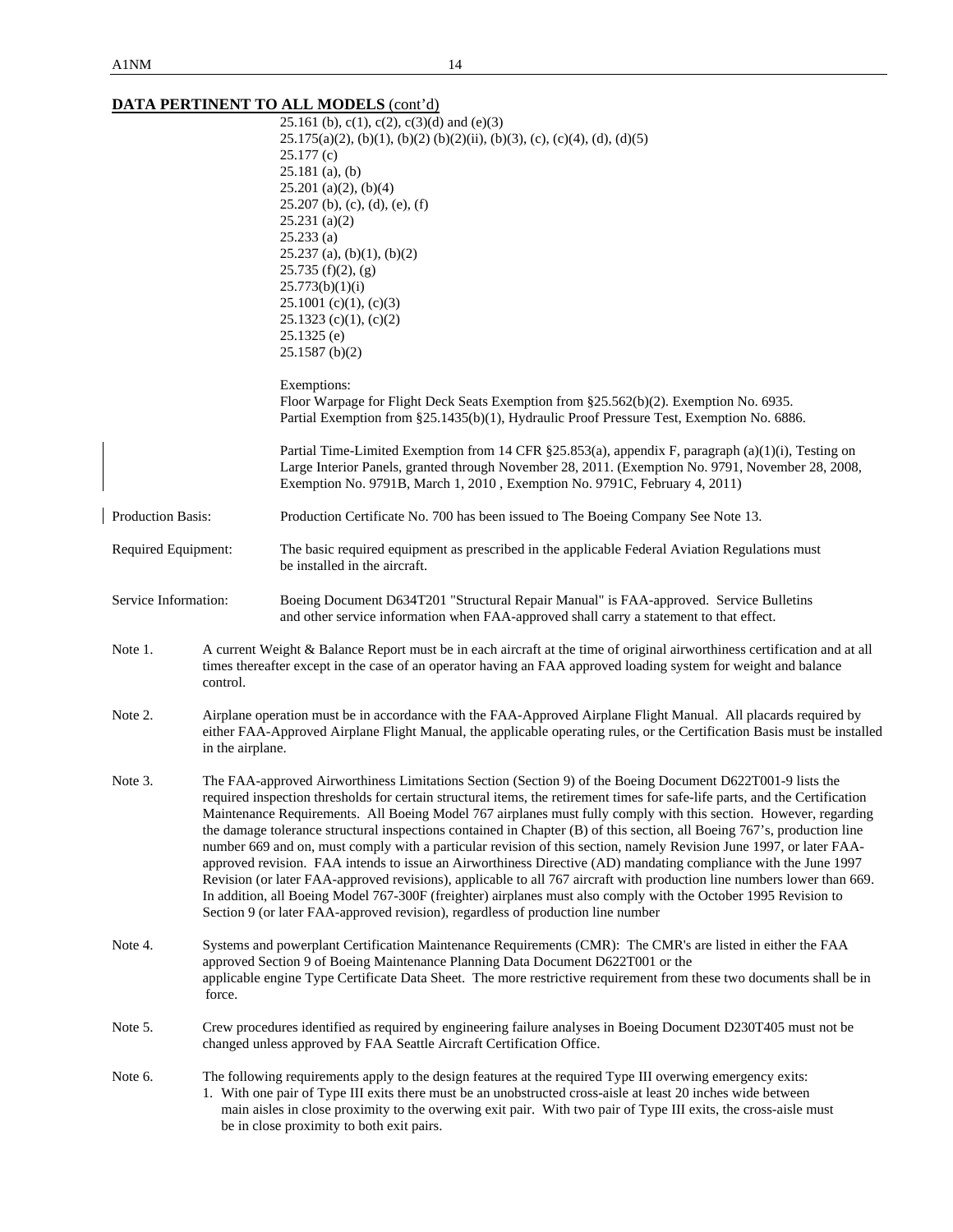- 2. Emergency lighting for the cross aisle must be provided in accordance with FAR 25.812.
- 3. The seat pitch at the seat row that provides access to each overwing exit from the main-aisle must be not less than 36 inches.
- 4. A maximum of 2 inches of seat cushion may encroach into the actual projected opening of the exit, provided that the cushion can be readily compressed to clear the opening.
- Note 7. The type design reliability and performance of this airplane has been evaluated in accordance with FAA Advisory Circular 120-42A and found suitable for extended operations when configured in accordance with Boeing Document D6T11604 "CONFIGURATION, MAINTENANCE AND PROCEDURES FOR EXTENDED RANGE (ER) OPERATION". This finding does not constitute approval to conduct extended operations.

The type-design reliability and performance of the Model 767-300BCF and 767-200SF have been evaluated under 14 CFR § 25.1535 and found suitable for up to 180 minutes extended operations (ETOPS) when the configuration, maintenance, and procedures standard contained in Boeing Document D6T11604 "CONFIGURATION, MAINTENANCE AND PROCEDURES FOR EXTENDED RANGE (ER) OPERATION" are met. The actual maximum approved diversion time for this airplane may be less based on its most limiting system time capability. This finding does not constitute operational approval to conduct ETOPS.

- Note 8. There are service bulletins which call for modifications which do not comply with the Type Certification Basis. These service bulletins are listed in Boeing Document D624T001 "Service Bulletin 767". The records of airplanes imported into the USA should be reviewed to be sure that further modifications are accomplished to ensure compliance, if the non FAA-approved service bulletins modifications have been installed.
- Note 9. The Engine Indication and Crew Alerting System (EICAS) provides displays of engine parameters, crew messages of non-normal conditions, system status maintenance data. EICAS messages are divided into the following categories:

| WARNING -  | Red message, immediate crew action required.                                                         |
|------------|------------------------------------------------------------------------------------------------------|
| CAUTION -  | Amber message, immediate crew awareness and possible future crew action required.                    |
| ADVISORY - | Indented amber message, crew awareness and possible future crew action required.                     |
| STATUS -   | White message appears on EICAS Status page, provides readiness for dispatch information              |
|            | which require crew awareness prior to dispatch.                                                      |
|            | MAINTENANCE - White message appears on ECS/MSG page of EICAS, for use of maintenance personnel only. |

Note 10. Airplane line numbers 231 and subsequent were manufactured after August 20, 1988, and Airplane line

numbers 322 and subsequent were manufactured after August 20, 1990 (Reference FAR 121.312(a)(1) and (2), Amendment 121-198). Airplanes 322 through 326 are exempt (Exemption No. 5176A). See Boeing Service Bulletin Index, D6-30300, for cross reference of line number to serial number to block number.

Note 11. The Pratt and Whitney PW4000 series, General Electric CF6-80C2 FADEC series, and Rolls Royce RB211-524H-36 or RB211-524H-T-36 series engine type certificate data sheets define allowable dispatch criteria with certain faults present in the engine control system. The three fault categories defined in the engine type data sheets correspond to the following Boeing EICAS messages.

| Engine Fault Level |                |        |                | EICAS Boeing Message - Category |
|--------------------|----------------|--------|----------------|---------------------------------|
|                    | RB-211-524H. T | PW4000 | CF6-80C2 FADEC |                                 |
|                    |                |        |                | ENG CONTROL-ADVISORY            |
|                    |                |        |                | ENG EEC C1 - STATUS             |
|                    |                |        |                | ENG EEC C2 - MAINTENANCE        |
|                    |                |        |                |                                 |

Note 12. Exemption 5993A for the 767-300F requires that the procedures found to be acceptable during the emergency evacuation demonstration be incorporated into the approved operator's procedures. Any deviation requires coordination with FAA Seattle Aircraft Certification Office.

Note 13. The following Serial Number was produced under Type Certificate only: 27240

Note 14. CF6-80C2 series engines incorporating Dribble Flow Fuel Nozzles PN 9331M72P33, P34 and P41 are prohibited from the use of JP-4 and Jet B (wide cut) fuel.

Note 15. Use of JP-4 and Jet B (wide cut) fuel is prohibited when one or two Rolls-Royce RB211-524H-T-36 series engines are installed.